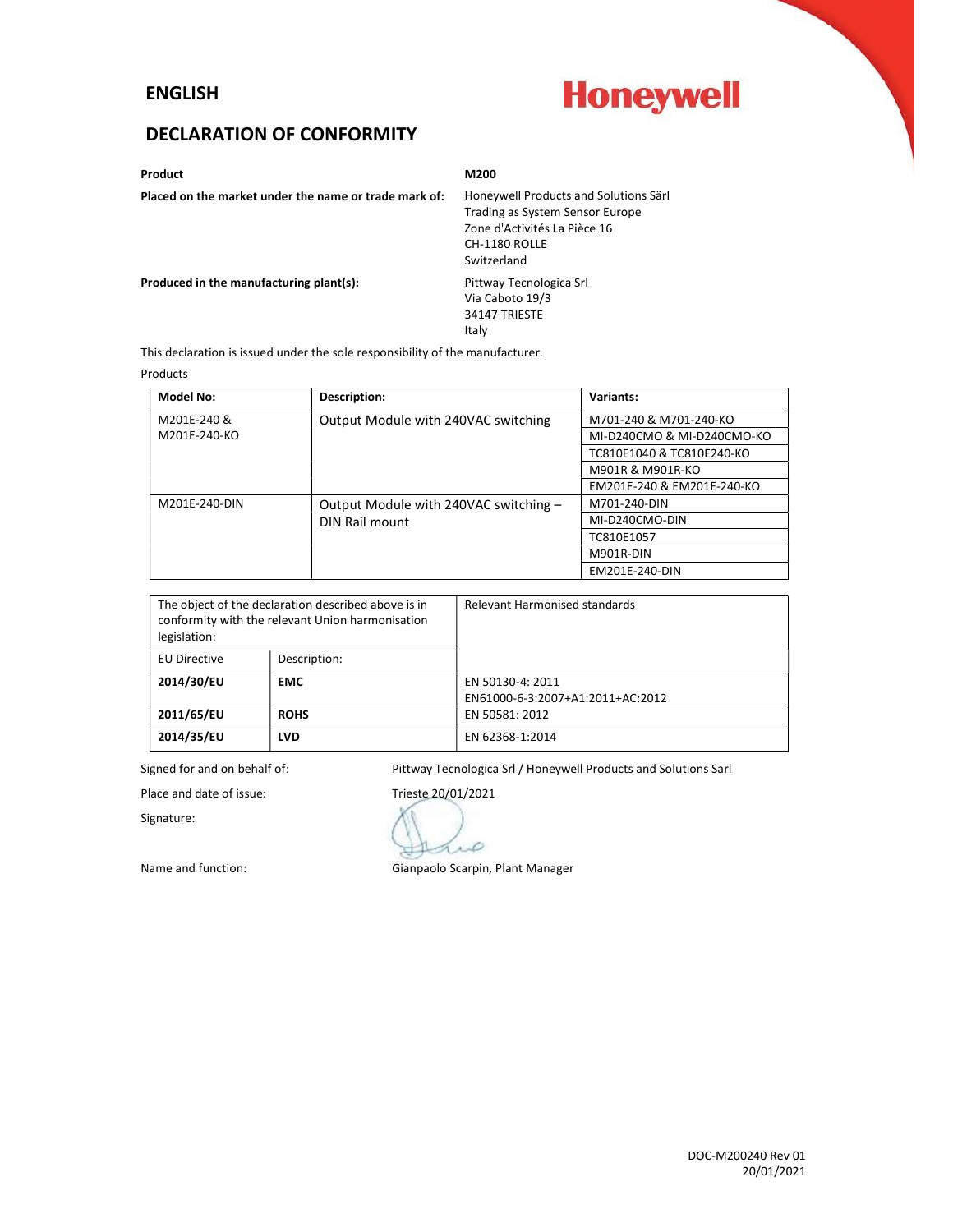### ITALIANO

# **Honeywell**

### DICHIARAZIONE DI CONFORMITA UE

Tipo prodotto M200

Immesso sul mercato con il nome o il marchio di: Honeywell Products and Solutions Särl Trading as System Sensor Europe Zone d'Activités La Pièce 16 CH-1180 ROLLE Switzerland Prodotto negli stabilimenti di produzione: Pittway Tecnologica Srl Via Caboto 19/3 34147 TRIESTE Italy

Questa dichiarazione è rilasciata sotto l'esclusiva responsabilità del produttore.

#### Prodotti

| N. modello    | <b>Descrizione</b>                    | Varianti                   |
|---------------|---------------------------------------|----------------------------|
| M201E-240 &   | Output Module with 240VAC switching   | M701-240 & M701-240-KO     |
| M201E-240-KO  |                                       | MI-D240CMO & MI-D240CMO-KO |
|               |                                       | TC810E1040 & TC810E240-KO  |
|               |                                       | M901R & M901R-KO           |
|               |                                       | EM201E-240 & EM201E-240-KO |
| M201E-240-DIN | Output Module with 240VAC switching - | M701-240-DIN               |
|               | DIN Rail mount                        | MI-D240CMO-DIN             |
|               |                                       | TC810E1057                 |
|               |                                       | M901R-DIN                  |
|               |                                       | EM201E-240-DIN             |

| L'oggetto della dichiarazione di cui sopra è conforme<br>a quanto previsto dalla relativa normativa di<br>armonizzazione dell'Unione: |             | Norme pertinenti:                |
|---------------------------------------------------------------------------------------------------------------------------------------|-------------|----------------------------------|
| Direttiva UE                                                                                                                          | Descrizione |                                  |
| 2014/30/EU                                                                                                                            | <b>EMC</b>  | EN 50130-4: 2011                 |
|                                                                                                                                       |             | EN61000-6-3:2007+A1:2011+AC:2012 |
| 2011/65/EU                                                                                                                            | <b>ROHS</b> | EN 50581: 2012                   |
| 2014/35/EU                                                                                                                            | <b>LVD</b>  | EN 62368-1:2014                  |

Firmato in vece e per conto di: Pittway Tecnologica Srl / Honeywell Products and Solutions Sarl

Firma

Luogo e data di emissione: Trieste 20/01/2021 Ď

Nome, Funzione Gianpaolo Scarpin, Plant Manager

DOC-M200240 Rev 01 20/01/2021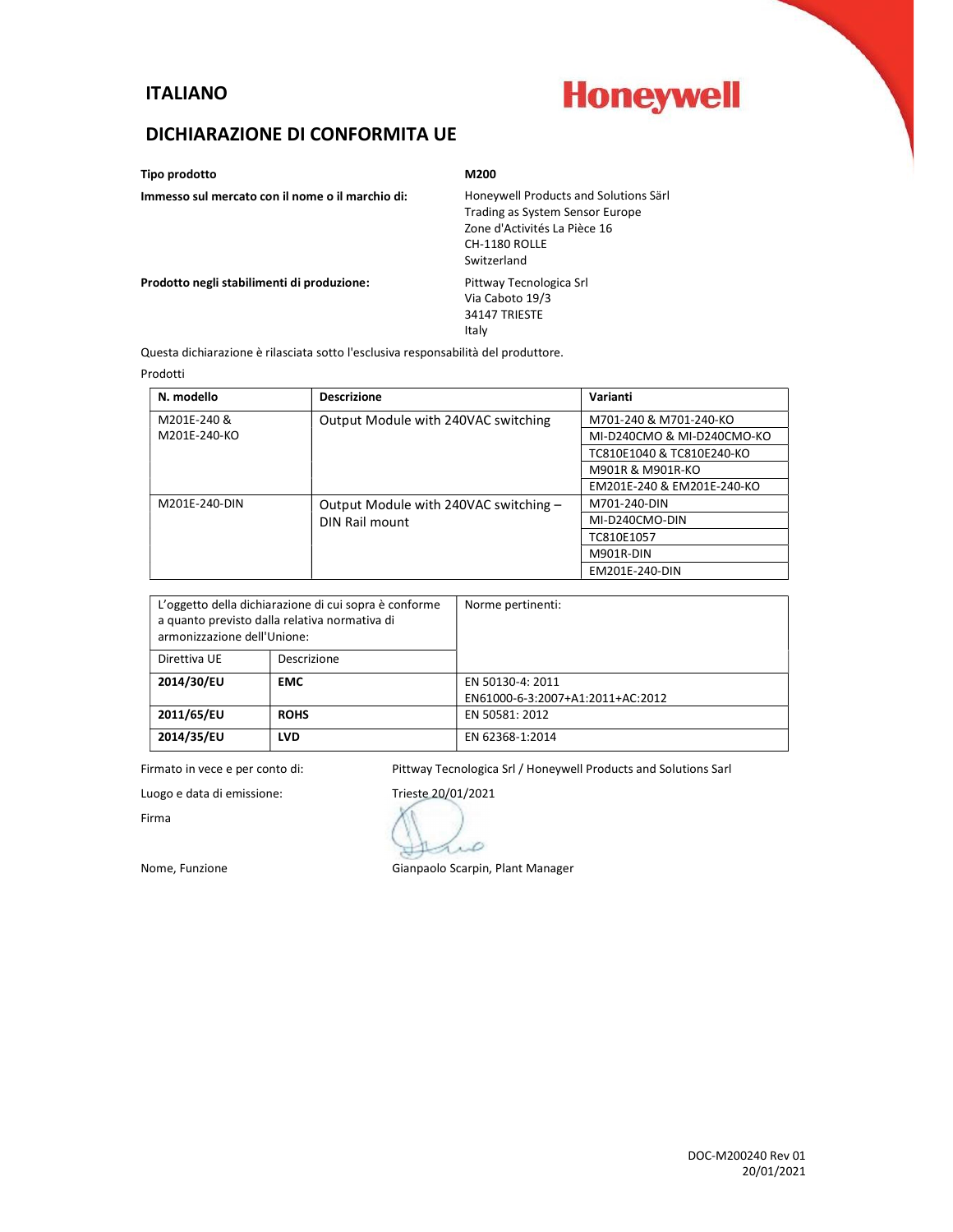## **DEUTSCH**

# **Honeywell**

# EU-KONFORMITÄTSERKLÄRUNG

#### Produkttyp: M200

In Verkehr gebracht unter dem Namen oder der Marke Honeywell Products and Solutions Särl<br>
von: Frading as System Sensor Europe

Trading as System Sensor Europe Zone d'Activités La Pièce 16 CH-1180 ROLLE Switzerland

Produziert in den Produktionsstätten.: Pittway Tecnologica Srl

Via Caboto 19/3 34147 TRIESTE Italy

Diese Erklärung wird in alleiniger Verantwortung des Herstellers erstellt.

#### Produkte:

| <b>Modellnummer:</b> | Beschreibung:                         | Varianten:                 |
|----------------------|---------------------------------------|----------------------------|
| M201E-240 &          | Output Module with 240VAC switching   | M701-240 & M701-240-KO     |
| M201E-240-KO         |                                       | MI-D240CMO & MI-D240CMO-KO |
|                      |                                       | TC810E1040 & TC810E240-KO  |
|                      |                                       | M901R & M901R-KO           |
|                      |                                       | EM201E-240 & EM201E-240-KO |
| M201E-240-DIN        | Output Module with 240VAC switching - | M701-240-DIN               |
|                      | DIN Rail mount                        | MI-D240CMO-DIN             |
|                      |                                       | TC810E1057                 |
|                      |                                       | M901R-DIN                  |
|                      |                                       | EM201E-240-DIN             |

| Der Gegenstand der vorstehenden Erklärung erfüllt<br>die einschlägigen Harmonisierungsvorschriften der<br>Europäischen Union: |               | Relevante Normen:                |
|-------------------------------------------------------------------------------------------------------------------------------|---------------|----------------------------------|
| EU-Richtlinie                                                                                                                 | Beschreibung: |                                  |
| 2014/30/EU                                                                                                                    | <b>EMC</b>    | EN 50130-4: 2011                 |
|                                                                                                                               |               | EN61000-6-3:2007+A1:2011+AC:2012 |
| 2011/65/EU                                                                                                                    | <b>ROHS</b>   | EN 50581: 2012                   |
| 2014/35/EU                                                                                                                    | <b>LVD</b>    | EN 62368-1:2014                  |

Unterzeichnet für und im Auftrag von: Pittway Tecnologica Srl / Honeywell Products and Solutions Sarl

Unterschrift:

Ort und Datum der Ausstellung: Trieste 20/01/2021  $\mathcal{L}$ 

Name, Funktion: Gianpaolo Scarpin, Plant Manager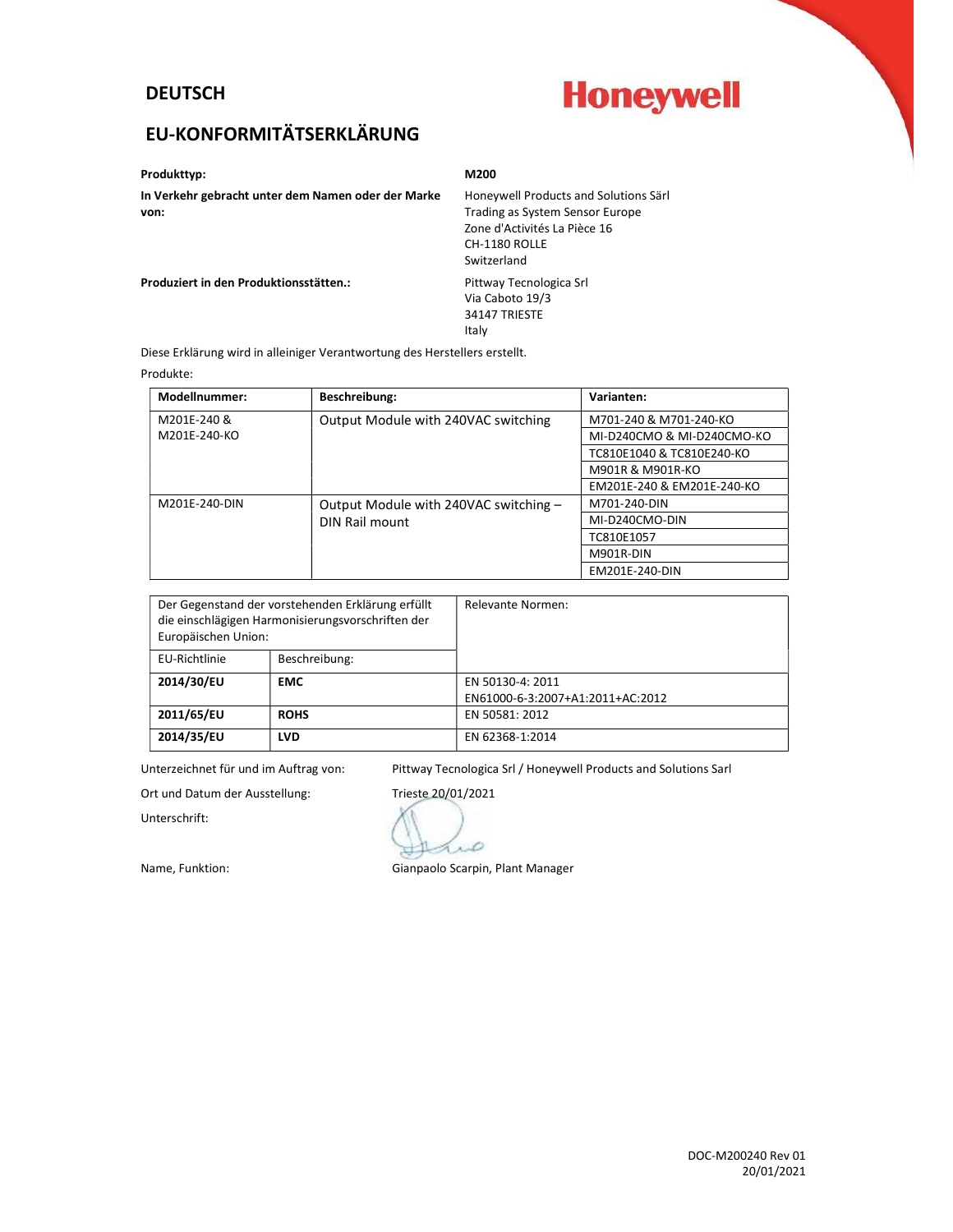### FRANÇAIS

# **Honeywell**

## DÉCLARATION UE DE CONFORMITÉ

Type de Produit : M200

Italy

Via Caboto 19/3 34147 TRIESTE

Mis sur le marché sous le nom ou la marque de: Honeywell Products and Solutions Särl

Trading as System Sensor Europe Zone d'Activités La Pièce 16 CH-1180 ROLLE Switzerland

Produit dans l' / les usine (s) de fabrication: Pittway Tecnologica Srl

Cette déclaration est établie sous la seule responsabilité du fabricant.

Produits :

| Modèle :      | Déscription :                         | <b>Variantes:</b>          |
|---------------|---------------------------------------|----------------------------|
| M201E-240 &   | Output Module with 240VAC switching   | M701-240 & M701-240-KO     |
| M201E-240-KO  |                                       | MI-D240CMO & MI-D240CMO-KO |
|               |                                       | TC810E1040 & TC810E240-KO  |
|               |                                       | M901R & M901R-KO           |
|               |                                       | EM201E-240 & EM201E-240-KO |
| M201E-240-DIN | Output Module with 240VAC switching - | M701-240-DIN               |
|               | DIN Rail mount                        | MI-D240CMO-DIN             |
|               |                                       | TC810E1057                 |
|               |                                       | M901R-DIN                  |
|               |                                       | EM201E-240-DIN             |

| Le produit décrit ci-dessus est conforme aux<br>dispositions pertinentes sur l'harmonisation de la<br>législation au sein de l'Union européen. |               | Norme(s) de référence            |
|------------------------------------------------------------------------------------------------------------------------------------------------|---------------|----------------------------------|
| <b>EU Directive</b>                                                                                                                            | Déscription : |                                  |
| 2014/30/EU                                                                                                                                     | <b>EMC</b>    | EN 50130-4: 2011                 |
|                                                                                                                                                |               | EN61000-6-3:2007+A1:2011+AC:2012 |
| 2011/65/EU                                                                                                                                     | <b>ROHS</b>   | EN 50581: 2012                   |
| 2014/35/EU                                                                                                                                     | <b>LVD</b>    | EN 62368-1:2014                  |

Pour et au lieu de : <br>Pittway Tecnologica Srl / Honeywell Products and Solutions Sarl

Lieu et date de signature : Trieste 20/01/2021

Signature :

D

Nom, function : Gianpaolo Scarpin, Plant Manager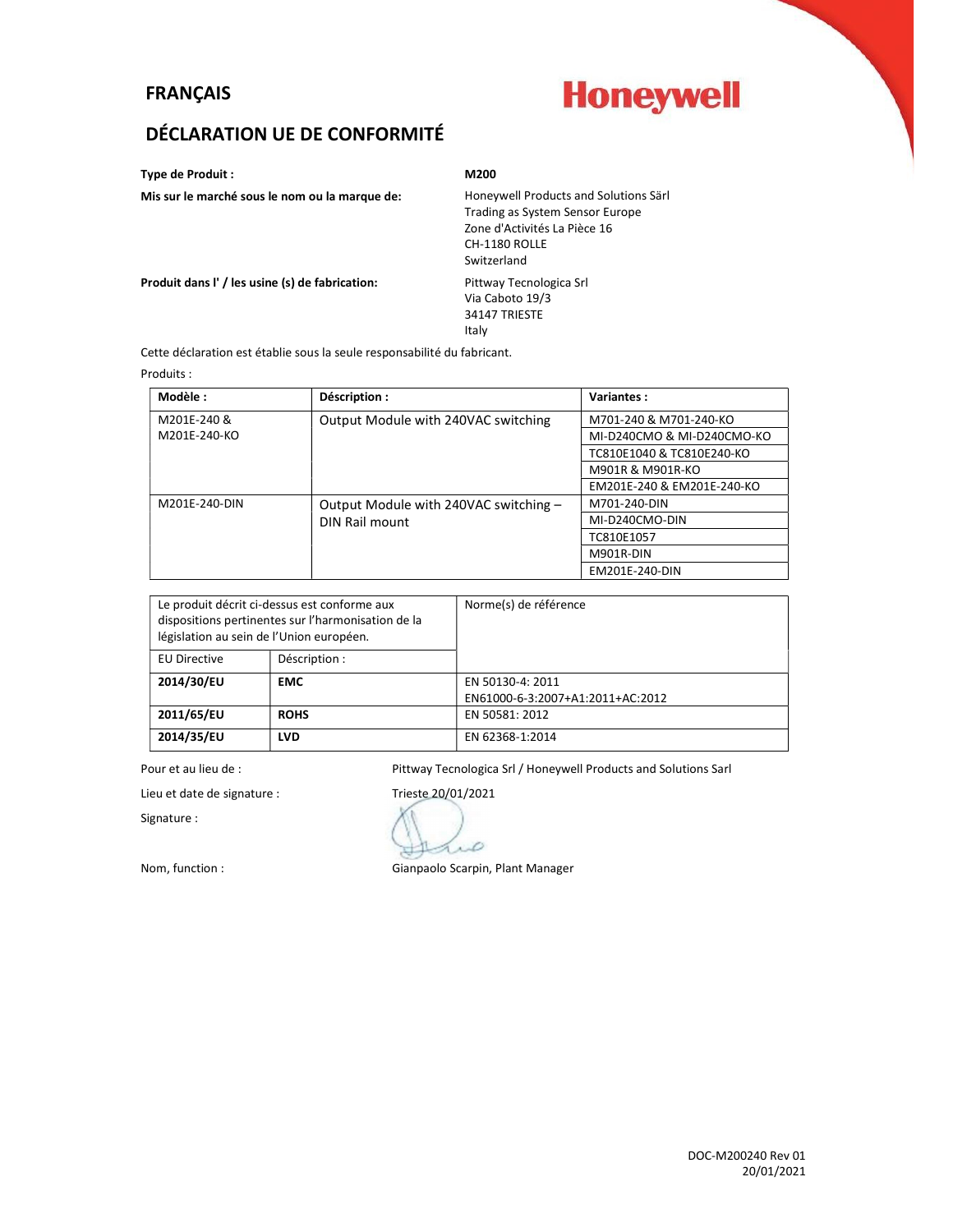#### БЪЛГАРСКИ



## ДЕКЛАРАЦИЯ ЗА СЪОТВЕТСТВИЕ С ИЗИСКВАНИЯТА НА EC

#### Продукт: M200

Пускат се на пазара под името или търговската марка на:

Honeywell Products and Solutions Särl Trading as System Sensor Europe Zone d'Activités La Pièce 16 CH-1180 ROLLE Switzerland

Произведено в производствените предприятия: Pittway Tecnologica Srl

Via Caboto 19/3 34147 TRIESTE Italy

Тази декларация се издава на единствената отговорност на производителя.

#### Продукти:

| Модел №:      | Описание:                             | Варианти:                  |
|---------------|---------------------------------------|----------------------------|
| M201E-240 &   | Output Module with 240VAC switching   | M701-240 & M701-240-KO     |
| M201E-240-KO  |                                       | MI-D240CMO & MI-D240CMO-KO |
|               |                                       | TC810E1040 & TC810E240-KO  |
|               |                                       | M901R & M901R-KO           |
|               |                                       | EM201E-240 & EM201E-240-KO |
| M201E-240-DIN | Output Module with 240VAC switching - | M701-240-DIN               |
|               | DIN Rail mount                        | MI-D240CMO-DIN             |
|               |                                       | TC810E1057                 |
|               |                                       | M901R-DIN                  |
|               |                                       | EM201E-240-DIN             |

| Целта на декларацията, описана по-горе, е в<br>съответствие със съответното законодателство на<br>Съюза за хармонизация: |             | Съответни хармонизирани стандарти: |
|--------------------------------------------------------------------------------------------------------------------------|-------------|------------------------------------|
| Директива на ЕС                                                                                                          | Описание:   |                                    |
| 2014/30/EU                                                                                                               | <b>EMC</b>  | EN 50130-4: 2011                   |
|                                                                                                                          |             | EN61000-6-3:2007+A1:2011+AC:2012   |
| 2011/65/EU                                                                                                               | <b>ROHS</b> | EN 50581: 2012                     |
| 2014/35/EU                                                                                                               | <b>LVD</b>  | EN 62368-1:2014                    |

За и от името на: Pittway Tecnologica Srl / Honeywell Products and Solutions Sarl

Място и дата на издаване: Trieste 20/01/2021

Подпис:

Ď

Име и функция: Gianpaolo Scarpin, Plant Manager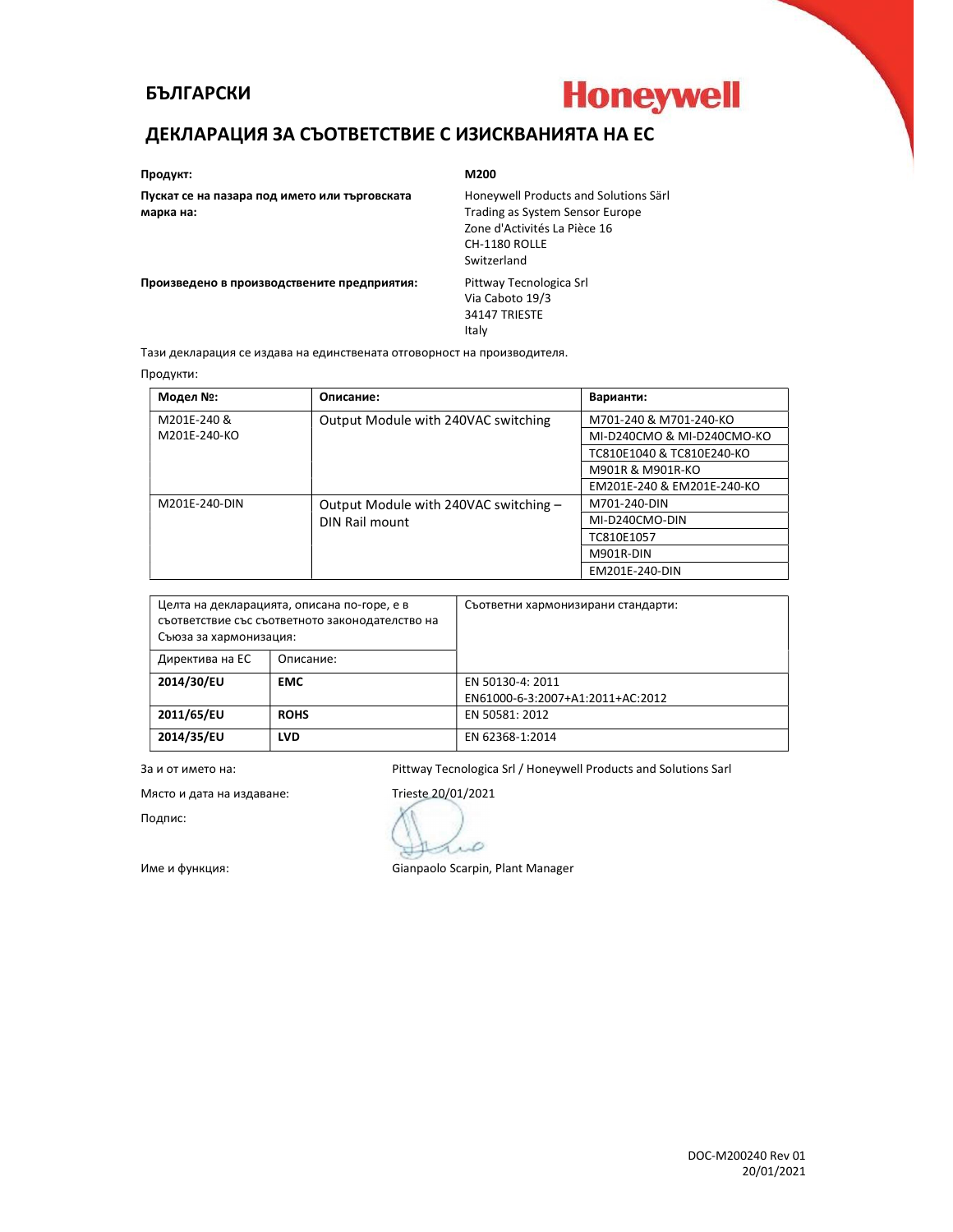## ČESKY

# **Honeywell**

# PROHLÁŠENÍ O SHODĔ PODLE EU

Typ produktu: M200

Uvedeno na trh pod jménem nebo ochrannou známkou: Honeywell Products and Solutions Särl

Trading as System Sensor Europe Zone d'Activités La Pièce 16 CH-1180 ROLLE Switzerland

Vyrobeno ve výrobním závodě:<br>
Pittway Tecnologica Srl

Via Caboto 19/3 34147 TRIESTE Italy

Toto prohlášení se vydává na vlastní zodpovědnost výrobce.

#### Výrobky:

| Číslo modelu  | Popis                                 | Varianty                   |
|---------------|---------------------------------------|----------------------------|
| M201E-240 &   | Output Module with 240VAC switching   | M701-240 & M701-240-KO     |
| M201E-240-KO  |                                       | MI-D240CMO & MI-D240CMO-KO |
|               |                                       | TC810E1040 & TC810E240-KO  |
|               |                                       | M901R & M901R-KO           |
|               |                                       | EM201E-240 & EM201E-240-KO |
| M201E-240-DIN | Output Module with 240VAC switching - | M701-240-DIN               |
|               | DIN Rail mount                        | MI-D240CMO-DIN             |
|               |                                       | TC810E1057                 |
|               |                                       | M901R-DIN                  |
|               |                                       | EM201E-240-DIN             |

| Předmět výše uvedeného prohlášení je shoda s<br>příslušnou harmonizační legislativou EU: |             | Příslušné normy:                 |
|------------------------------------------------------------------------------------------|-------------|----------------------------------|
| Směrnice EU                                                                              | Popis       |                                  |
| 2014/30/EU                                                                               | <b>EMC</b>  | EN 50130-4: 2011                 |
|                                                                                          |             | EN61000-6-3:2007+A1:2011+AC:2012 |
| 2011/65/EU                                                                               | <b>ROHS</b> | EN 50581: 2012                   |
| 2014/35/EU                                                                               | <b>LVD</b>  | EN 62368-1:2014                  |

Podepsáno jménem: Pittway Tecnologica Srl / Honeywell Products and Solutions Sarl

Místo a datum vydání: Trieste 20/01/2021

Podpis

D

Jméno, funkce **Gianpaolo Scarpin**, Plant Manager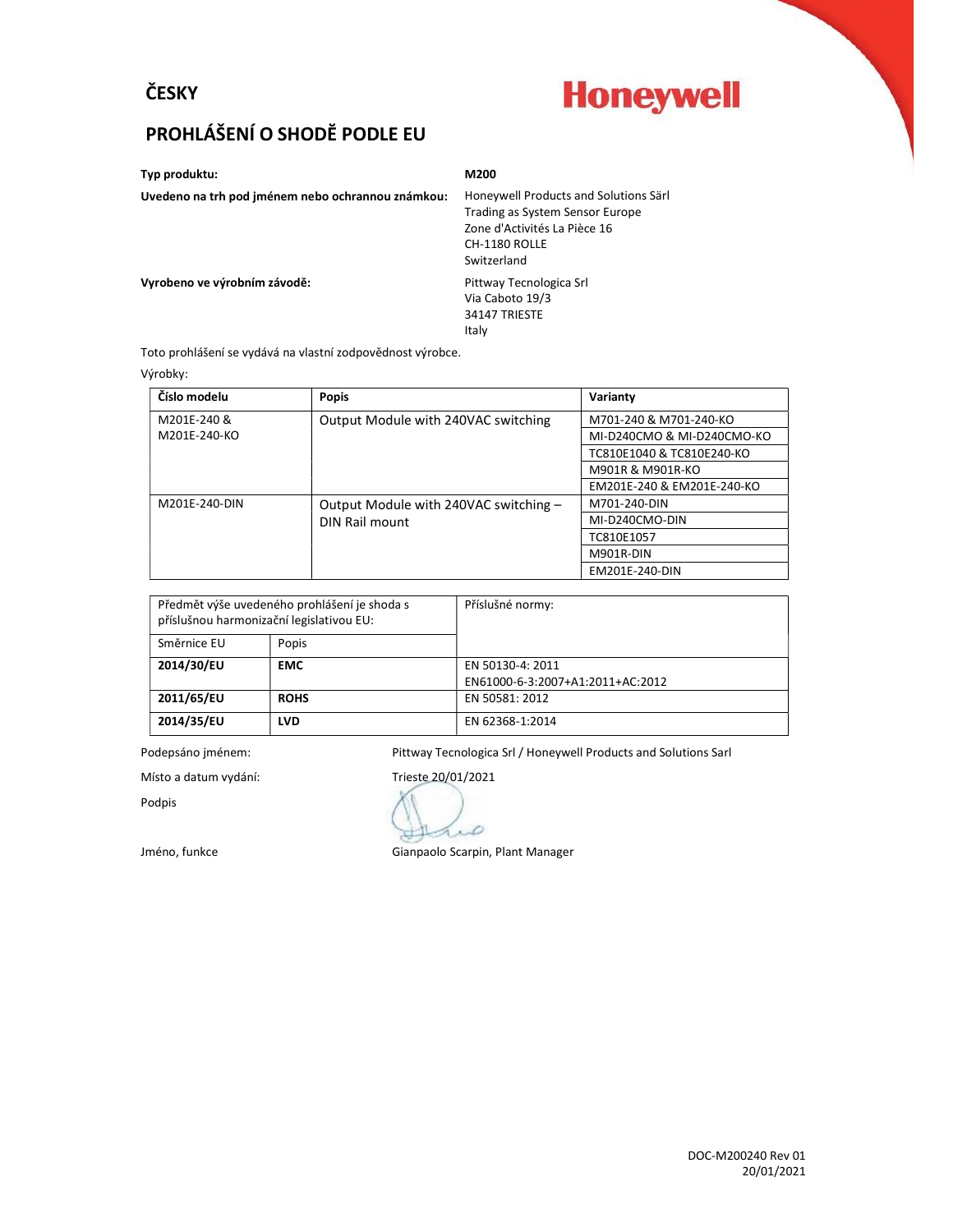### DANSK

# **Honeywell**

### CONFORMITEITSVERKLARING EU

Type product and a material material of the M200 M200

#### Markedsført under navnet eller varemærket: Honeywell Products and Solutions Särl

## Trading as System Sensor Europe Zone d'Activités La Pièce 16 CH-1180 ROLLE Switzerland Via Caboto 19/3

Produceret i produktionsanlægget: Pittway Tecnologica Srl

34147 TRIESTE Italy

Deze verklaring wordt afgegeven onder de volledige verantwoordelijkheid van de fabrikant.

#### Producten:

| Modelnr.      | <b>Beschrijving</b>                   | Varianten                  |
|---------------|---------------------------------------|----------------------------|
| M201E-240 &   | Output Module with 240VAC switching   | M701-240 & M701-240-KO     |
| M201E-240-KO  |                                       | MI-D240CMO & MI-D240CMO-KO |
|               |                                       | TC810E1040 & TC810E240-KO  |
|               |                                       | M901R & M901R-KO           |
|               |                                       | EM201E-240 & EM201E-240-KO |
| M201E-240-DIN | Output Module with 240VAC switching - | M701-240-DIN               |
|               | DIN Rail mount                        | MI-D240CMO-DIN             |
|               |                                       | TC810E1057                 |
|               |                                       | M901R-DIN                  |
|               |                                       | EM201E-240-DIN             |

| Het doel van de verklaring, zoals hierboven<br>beschreven, is conform de relevante Unie<br>harmonisatiewetgeving: |              | Relevante normen:                |
|-------------------------------------------------------------------------------------------------------------------|--------------|----------------------------------|
| EU-direktiv                                                                                                       | Beschrijving |                                  |
| 2014/30/EU                                                                                                        | <b>EMC</b>   | EN 50130-4: 2011                 |
|                                                                                                                   |              | EN61000-6-3:2007+A1:2011+AC:2012 |
| 2011/65/EU                                                                                                        | <b>ROHS</b>  | EN 50581: 2012                   |
| 2014/35/EU                                                                                                        | <b>LVD</b>   | EN 62368-1:2014                  |

Ondertekend voor en namens : Pittway Tecnologica Srl / Honeywell Products and Solutions Sarl

Plaats en datum van afgifte: Trieste 20/01/2021

Handtekening

D

Naam, Functie Gianpaolo Scarpin, Plant Manager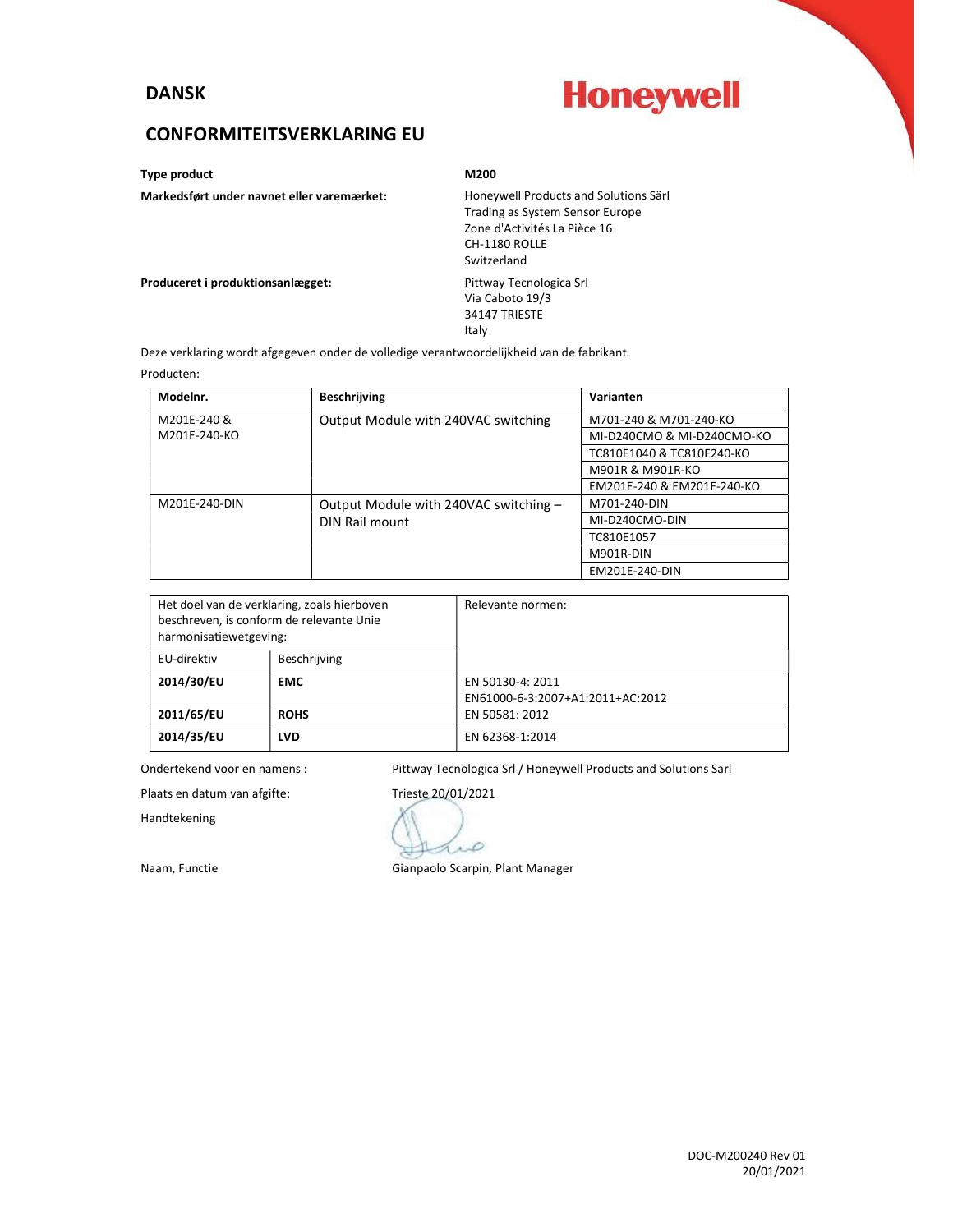### EESTI KEEL



## EL-I VASTAVUSDEKLARATSIOON

Toote tüüp alana kooste tüüp miselt alana kooste miselt alana miselt alana miselt alana miselt alana miselt ala

#### Turule lastud järgmise nime või kaubamärgi all: Honeywell Products and Solutions Särl

Trading as System Sensor Europe Zone d'Activités La Pièce 16

CH-1180 ROLLE Switzerland

Via Caboto 19/3

Toodetud tootmisettevõttes (tootmistehastes): Pittway Tecnologica Srl

34147 TRIESTE Italy

Käesolev deklaratsioon on väljastatud tootja ainuvastutusel.

#### Tooted:

| Mudeli nr     | <b>Kirjeldus</b>                      | <b>Variandid</b>           |
|---------------|---------------------------------------|----------------------------|
| M201E-240 &   | Output Module with 240VAC switching   | M701-240 & M701-240-KO     |
| M201E-240-KO  |                                       | MI-D240CMO & MI-D240CMO-KO |
|               |                                       | TC810E1040 & TC810E240-KO  |
|               |                                       | M901R & M901R-KO           |
|               |                                       | EM201E-240 & EM201E-240-KO |
| M201E-240-DIN | Output Module with 240VAC switching - | M701-240-DIN               |
|               | DIN Rail mount                        | MI-D240CMO-DIN             |
|               |                                       | TC810E1057                 |
|               |                                       | M901R-DIN                  |
|               |                                       | EM201E-240-DIN             |

| Ülalkirjeldatud deklaratsiooni objekt on vastavuses<br>Euroopa Liidu asjaomaste ühtlustamisõigusaktidega. |             | Asjaomased standardid:           |
|-----------------------------------------------------------------------------------------------------------|-------------|----------------------------------|
| EL direktiiv                                                                                              | Kirjeldus   |                                  |
| 2014/30/EU                                                                                                | <b>EMC</b>  | EN 50130-4: 2011                 |
|                                                                                                           |             | EN61000-6-3:2007+A1:2011+AC:2012 |
| 2011/65/EU                                                                                                | <b>ROHS</b> | EN 50581: 2012                   |
| 2014/35/EU                                                                                                | <b>LVD</b>  | EN 62368-1:2014                  |

Alla kirjutanud ja esindades: Pittway Tecnologica Srl / Honeywell Products and Solutions Sarl

Väljaandmise koht ja kuupäev: Trieste 20/01/2021

Allkiri

D Nimi, ametinimetus Gianpaolo Scarpin, Plant Manager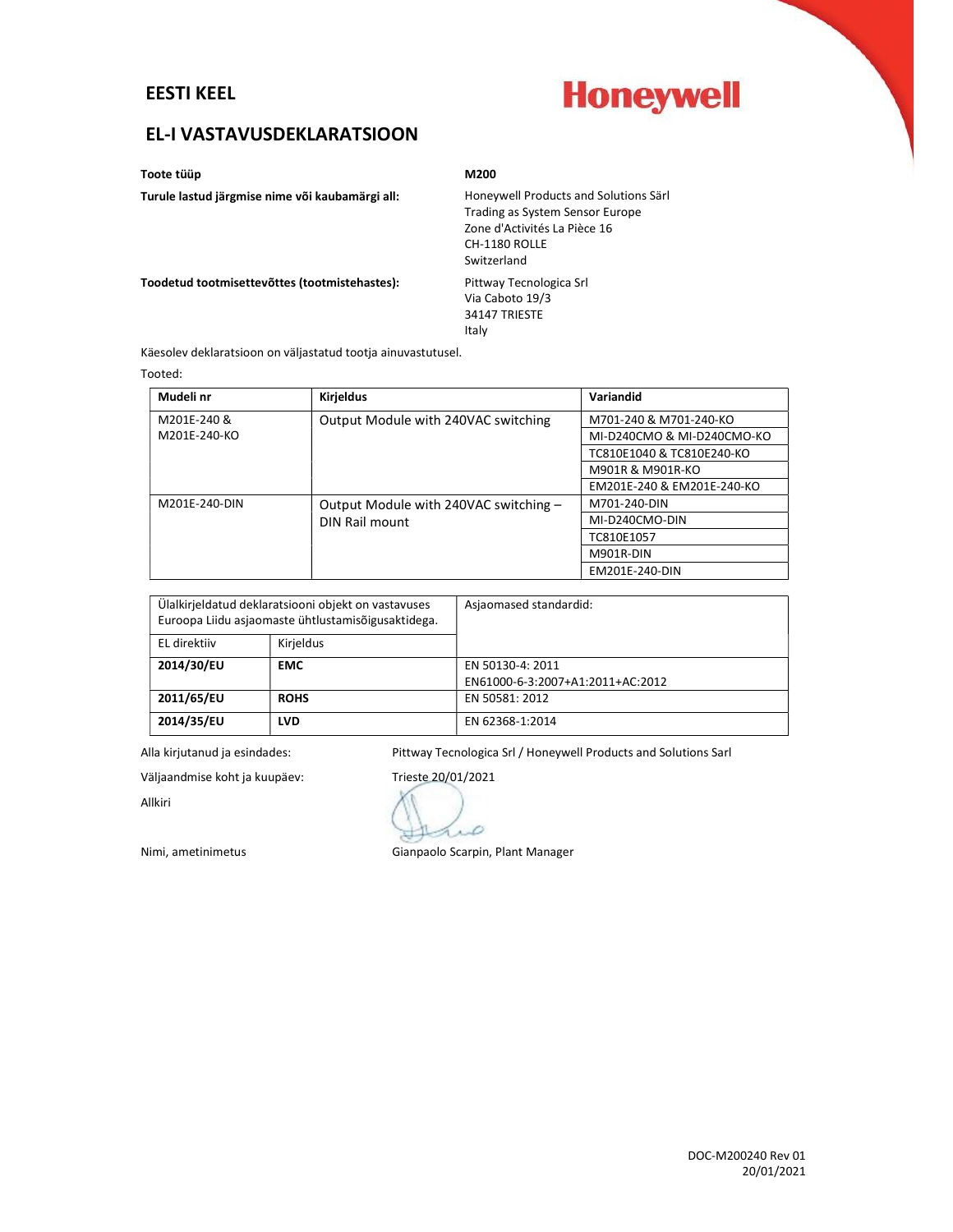## ESPAÑOL

# **Honeywell**

## DECLARACIÓN DE CONFORMIDAD DE LA UE

Tipo de producto: M200 Comercializado con el nombre o la marca comercial de: Honeywell Products and Solutions Särl Trading as System Sensor Europe Zone d'Activités La Pièce 16 CH-1180 ROLLE Switzerland Producido en la (s) planta (s) de fabricación: Pittway Tecnologica Srl Via Caboto 19/3 34147 TRIESTE Italy

Esta declaración se publica bajo la responsabilidad exclusiva del fabricante.

#### Productos:

| Núm. de modelo | Descripción                           | <b>Variantes</b>           |
|----------------|---------------------------------------|----------------------------|
| M201E-240 &    | Output Module with 240VAC switching   | M701-240 & M701-240-KO     |
| M201E-240-KO   |                                       | MI-D240CMO & MI-D240CMO-KO |
|                |                                       | TC810E1040 & TC810E240-KO  |
|                |                                       | M901R & M901R-KO           |
|                |                                       | EM201E-240 & EM201E-240-KO |
| M201E-240-DIN  | Output Module with 240VAC switching - | M701-240-DIN               |
|                | DIN Rail mount                        | MI-D240CMO-DIN             |
|                |                                       | TC810E1057                 |
|                |                                       | M901R-DIN                  |
|                |                                       | EM201E-240-DIN             |

| El objeto de la declaración descrita anteriormente<br>está en conformidad con la legislación pertinente<br>sobre armonización en la Unión. |             | Normas relevantes:               |
|--------------------------------------------------------------------------------------------------------------------------------------------|-------------|----------------------------------|
| Directiva de la UE                                                                                                                         | Descripción |                                  |
| 2014/30/EU                                                                                                                                 | <b>EMC</b>  | EN 50130-4: 2011                 |
|                                                                                                                                            |             | EN61000-6-3:2007+A1:2011+AC:2012 |
| 2011/65/EU                                                                                                                                 | <b>ROHS</b> | EN 50581: 2012                   |
| 2014/35/EU                                                                                                                                 | <b>LVD</b>  | EN 62368-1:2014                  |

Firmado por y en nombre de: Pittway Tecnologica Srl / Honeywell Products and Solutions Sarl

Lugar y fecha de publicación: Trieste 20/01/2021

Firma:

D

Nombre, Cargo: Gianpaolo Scarpin, Plant Manager

DOC-M200240 Rev 01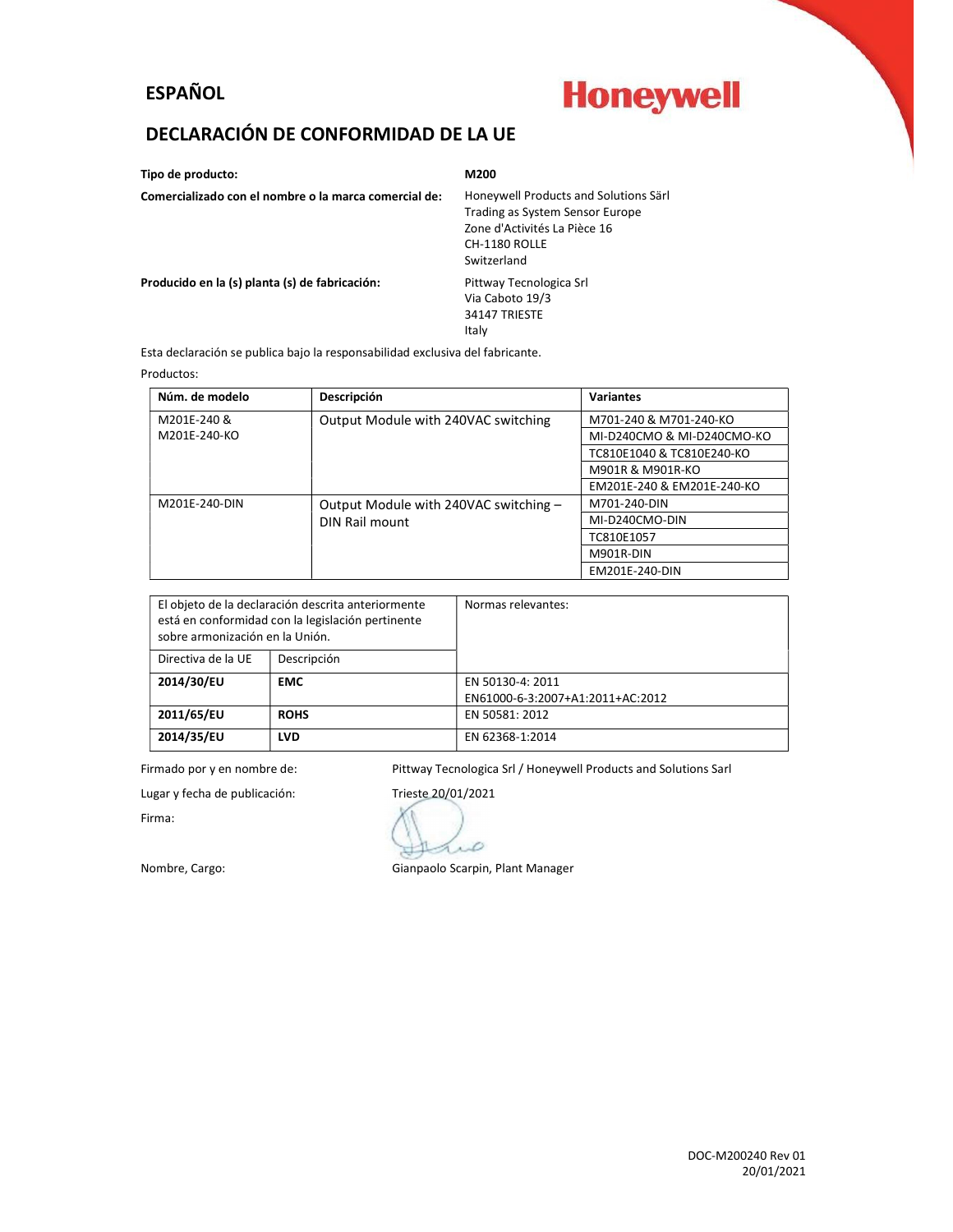### ΕΛΛΗΝΙΚΆ



## ΔΉΛΩΣΗ ΣΥΜΜΌΡΦΩΣΗΣ ΕE

Προϊόν: M200

Διατίθεται στην αγορά με το όνομα ή το εμπορικό σήμα:

Honeywell Products and Solutions Särl Trading as System Sensor Europe Zone d'Activités La Pièce 16 CH-1180 ROLLE Switzerland

Παράγεται στις εγκαταστάσεις παραγωγής: Pittway Tecnologica Srl

Via Caboto 19/3 34147 TRIESTE Italy

Αυτή η δήλωση εκδίδεται με αποκλειστική ευθύνη του κατασκευαστή.

#### Προϊόντα:

| Αριθμός Μοντέλου: | Περιγραφή:                            | Παραλλαγές:                |
|-------------------|---------------------------------------|----------------------------|
| M201E-240 &       | Output Module with 240VAC switching   | M701-240 & M701-240-KO     |
| M201E-240-KO      |                                       | MI-D240CMO & MI-D240CMO-KO |
|                   |                                       | TC810E1040 & TC810E240-KO  |
|                   |                                       | M901R & M901R-KO           |
|                   |                                       | EM201E-240 & EM201E-240-KO |
| M201E-240-DIN     | Output Module with 240VAC switching - | M701-240-DIN               |
|                   | DIN Rail mount                        | MI-D240CMO-DIN             |
|                   |                                       | TC810E1057                 |
|                   |                                       | M901R-DIN                  |
|                   |                                       | EM201E-240-DIN             |

| Το αντικείμενο της δήλωσης που περιγράφεται<br>παραπάνω είναι σύμφωνο με τη σχετική ενωσιακή<br>νομοθεσία εναρμόνισης: |             | Σχετικά Εναρμονισμένα Πρότυπα:   |
|------------------------------------------------------------------------------------------------------------------------|-------------|----------------------------------|
| Οδηγία της ΕΕ                                                                                                          | Περιγραφή:  |                                  |
| 2014/30/EU                                                                                                             | <b>EMC</b>  | EN 50130-4: 2011                 |
|                                                                                                                        |             | EN61000-6-3:2007+A1:2011+AC:2012 |
| 2011/65/EU                                                                                                             | <b>ROHS</b> | EN 50581: 2012                   |
| 2014/35/EU                                                                                                             | <b>LVD</b>  | EN 62368-1:2014                  |

Υπογράφηκε για λογαριασμό και για λογαριασμό: Pittway Tecnologica Srl / Honeywell Products and Solutions Sarl

Ημερομηνία και τόπος έκδοσης: Trieste 20/01/2021

Υπογραφή:

D

Όνομα και λειτουργία: Gianpaolo Scarpin, Plant Manager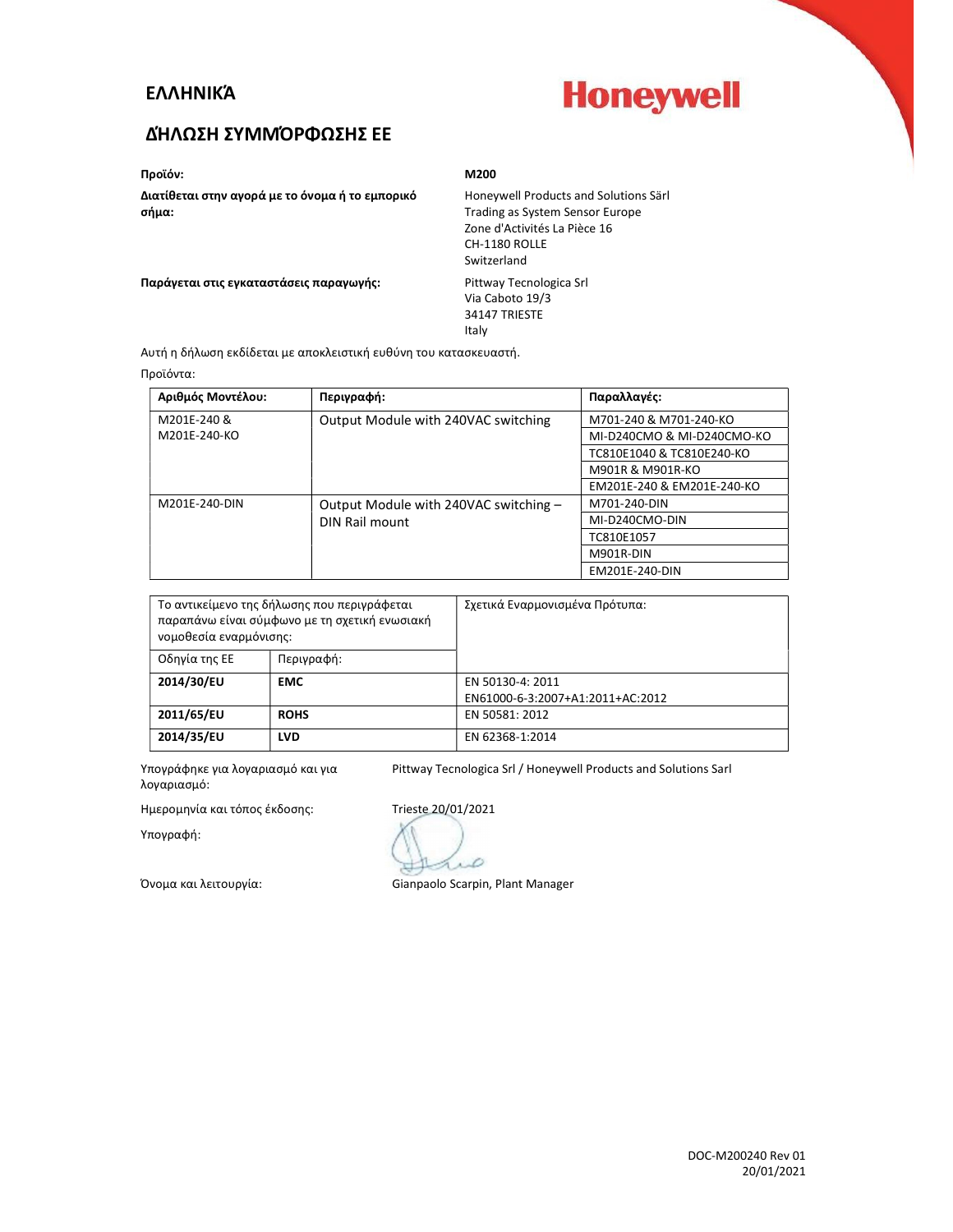#### HRVATSKI

# **Honeywell**

## IZJANA EU O SUKLADNOSTI

Vrsta proizvoda M200

Stavlja se na tržište pod imenom ili zaštitnim znakom: Honeywell Products and Solutions Särl

Trading as System Sensor Europe Zone d'Activités La Pièce 16 CH-1180 ROLLE Switzerland

Proizvedeno u proizvodnim pogonima: Pittway Tecnologica Srl

Via Caboto 19/3 34147 TRIESTE Italy

Ova izjava izdaje se na isključivu odgovornost proizvođača.

Proizvodi:

| <b>Br. Modela</b> | Opis                                  | Verzije                    |
|-------------------|---------------------------------------|----------------------------|
| M201E-240 &       | Output Module with 240VAC switching   | M701-240 & M701-240-KO     |
| M201E-240-KO      |                                       | MI-D240CMO & MI-D240CMO-KO |
|                   |                                       | TC810E1040 & TC810E240-KO  |
|                   |                                       | M901R & M901R-KO           |
|                   |                                       | EM201E-240 & EM201E-240-KO |
| M201E-240-DIN     | Output Module with 240VAC switching - | M701-240-DIN               |
|                   | DIN Rail mount                        | MI-D240CMO-DIN             |
|                   |                                       | TC810E1057                 |
|                   |                                       | M901R-DIN                  |
|                   |                                       | EM201E-240-DIN             |

| Gore opisani predmet izjave u skladu je s relevantnim<br>zakonodavstvom Unije o usklađivanju: |             | Relevantni standardi:            |
|-----------------------------------------------------------------------------------------------|-------------|----------------------------------|
| Direktiva EU                                                                                  | Opis        |                                  |
| 2014/30/EU                                                                                    | <b>EMC</b>  | EN 50130-4: 2011                 |
|                                                                                               |             | EN61000-6-3:2007+A1:2011+AC:2012 |
| 2011/65/EU                                                                                    | <b>ROHS</b> | EN 50581: 2012                   |
| 2014/35/EU                                                                                    | <b>LVD</b>  | EN 62368-1:2014                  |

Potpisano za i u ime: <br>Pittway Tecnologica Srl / Honeywell Products and Solutions Sarl

Mjesto i datum izdavanja: Trieste 20/01/2021

Potpis

D

Ime i prezime, funkcija Gianpaolo Scarpin, Plant Manager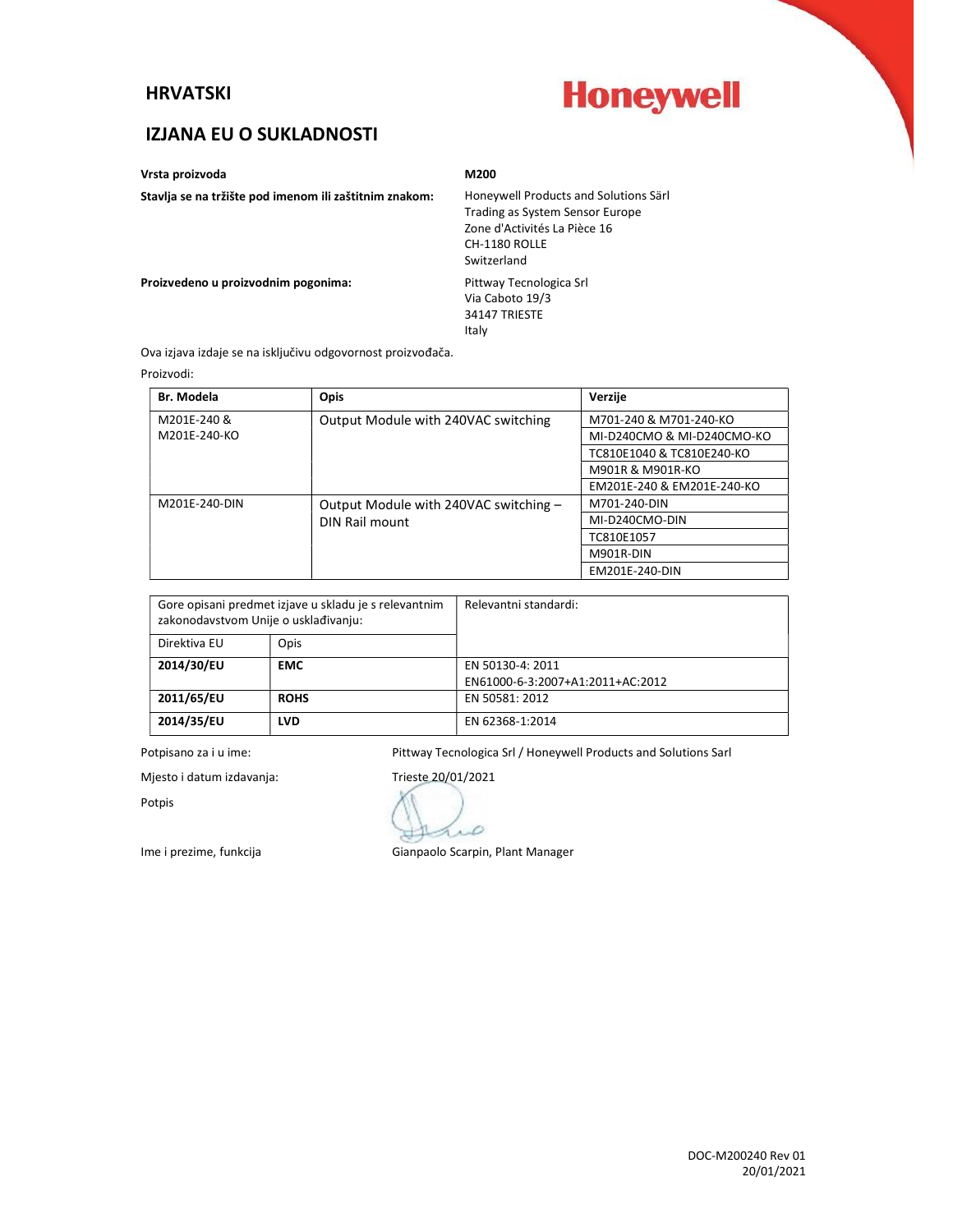## LATVIEŠU



# ES ATBILSTĪBAS DEKLARĀCIJA NOSTI

Produkta tips M200

Laiž tirgū ar nosaukumu vai preču zīmi: Honeywell Products and Solutions Särl Trading as System Sensor Europe Zone d'Activités La Pièce 16 CH-1180 ROLLE Switzerland

Ražots ražotnē (-ēs): Pittway Tecnologica Srl

Via Caboto 19/3 34147 TRIESTE Italy

Šī deklarācija ir izsniegta tikai un vienīgi, pamatojoties uz ražotāja atbildību.

#### Izstrādājumi:

| Modela Nr.    | <b>Apraksts</b>                       | Varianti                   |
|---------------|---------------------------------------|----------------------------|
| M201E-240 &   | Output Module with 240VAC switching   | M701-240 & M701-240-KO     |
| M201E-240-KO  |                                       | MI-D240CMO & MI-D240CMO-KO |
|               |                                       | TC810E1040 & TC810E240-KO  |
|               |                                       | M901R & M901R-KO           |
|               |                                       | EM201E-240 & EM201E-240-KO |
| M201E-240-DIN | Output Module with 240VAC switching - | M701-240-DIN               |
|               | DIN Rail mount                        | MI-D240CMO-DIN             |
|               |                                       | TC810E1057                 |
|               |                                       | M901R-DIN                  |
|               |                                       | EM201E-240-DIN             |

| Iepriekš raksturotais šīs deklarācijas subjekts atbilst<br>atbilstīgajiem Savienības saskanošanas tiesību aktiem: |             | Atbilstīgie standarti:           |
|-------------------------------------------------------------------------------------------------------------------|-------------|----------------------------------|
| ES direktīva                                                                                                      | Apraksts    |                                  |
| 2014/30/EU                                                                                                        | <b>EMC</b>  | EN 50130-4: 2011                 |
|                                                                                                                   |             | EN61000-6-3:2007+A1:2011+AC:2012 |
| 2011/65/EU                                                                                                        | <b>ROHS</b> | EN 50581: 2012                   |
| 2014/35/EU                                                                                                        | <b>LVD</b>  | EN 62368-1:2014                  |

Paraksts uzņēmuma vārdā: Pittway Tecnologica Srl / Honeywell Products and Solutions Sarl

Izsniegšanas vieta un datums: Trieste 20/01/2021

Paraksts

D

Nosaukums un funkcija eta alian mendekali Gianpaolo Scarpin, Plant Manager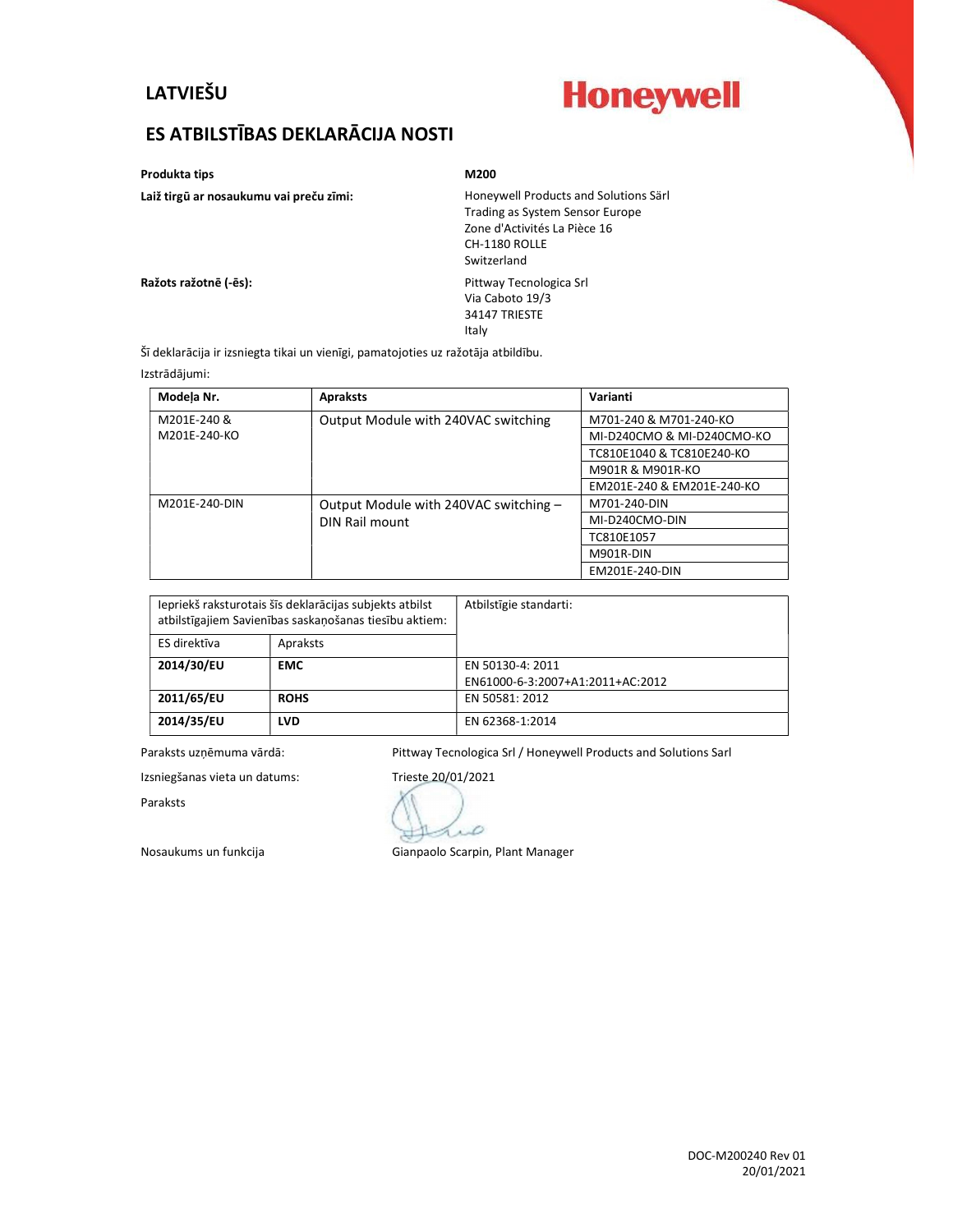

## ES ATITIKTIES DEKLARACIJA

Gaminio tipas M200

Pateikiami į rinką pavadinimu arba prekės ženklu: Honeywell Products and Solutions Särl

Trading as System Sensor Europe Zone d'Activités La Pièce 16 CH-1180 ROLLE Switzerland

Pagaminta gamybos įmonėje (-ėse): Pittway Tecnologica Srl

Via Caboto 19/3 34147 TRIESTE Italy

Ši deklaracija išduota gamintojui prisiimant visą atsakomybę.

Gaminiai:

| Modelio Nr.   | Aprašas                               | Variantai                  |
|---------------|---------------------------------------|----------------------------|
| M201E-240 &   | Output Module with 240VAC switching   | M701-240 & M701-240-KO     |
| M201E-240-KO  |                                       | MI-D240CMO & MI-D240CMO-KO |
|               |                                       | TC810E1040 & TC810E240-KO  |
|               |                                       | M901R & M901R-KO           |
|               |                                       | EM201E-240 & EM201E-240-KO |
| M201E-240-DIN | Output Module with 240VAC switching - | M701-240-DIN               |
|               | DIN Rail mount                        | MI-D240CMO-DIN             |
|               |                                       | TC810E1057                 |
|               |                                       | M901R-DIN                  |
|               |                                       | EM201E-240-DIN             |

| Pirmiau aprašytas deklaracijos objektas atitinka<br>atitinkamus Europos Sąjungos derinimo teisės aktus: |             | Aktualūs standartai:             |
|---------------------------------------------------------------------------------------------------------|-------------|----------------------------------|
| ES direktyva                                                                                            | Aprašas     |                                  |
| 2014/30/EU                                                                                              | <b>EMC</b>  | EN 50130-4: 2011                 |
|                                                                                                         |             | EN61000-6-3:2007+A1:2011+AC:2012 |
| 2011/65/EU                                                                                              | <b>ROHS</b> | EN 50581: 2012                   |
| 2014/35/EU                                                                                              | <b>LVD</b>  | EN 62368-1:2014                  |

Kieno vardu pasirašyta: Pittway Tecnologica Srl / Honeywell Products and Solutions Sarl

Išdavimo vieta ir data: Trieste 20/01/2021

Parašas

D

Pavadinimas ir funkcija varstumas ir funkcija varstumas Gianpaolo Scarpin, Plant Manager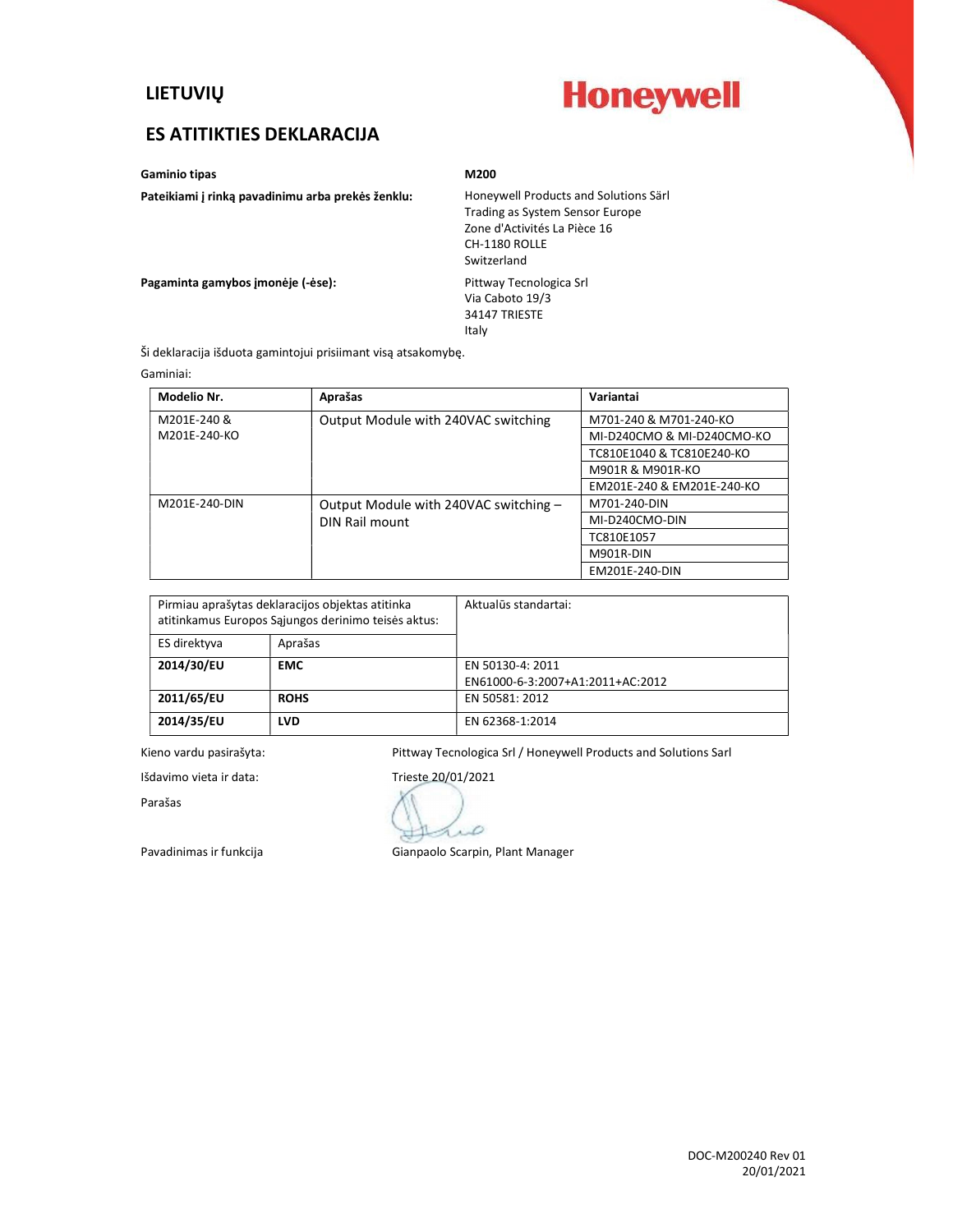### MAGYAR

# **Honeywell**

# EU MEGFELELŐSÉGI NYILATKOZAT

Terméktípus **M200** 

Forgalomba hozták a következők nevével vagy védjegyével:

Honeywell Products and Solutions Särl Trading as System Sensor Europe Zone d'Activités La Pièce 16 CH-1180 ROLLE Switzerland

Gyártóüzem (ek) ben gyártva: **America State State Contracts** Pittway Tecnologica Srl

Via Caboto 19/3 34147 TRIESTE Italy

A jelen nyilatkozat a gyártó kizárólagos felelősségével kerül kiadásra.

Termékek:

| Modellszám    | Leírás                                | Verziók                    |
|---------------|---------------------------------------|----------------------------|
| M201E-240 &   | Output Module with 240VAC switching   | M701-240 & M701-240-KO     |
| M201E-240-KO  |                                       | MI-D240CMO & MI-D240CMO-KO |
|               |                                       | TC810E1040 & TC810E240-KO  |
|               |                                       | M901R & M901R-KO           |
|               |                                       | EM201E-240 & EM201E-240-KO |
| M201E-240-DIN | Output Module with 240VAC switching - | M701-240-DIN               |
|               | DIN Rail mount                        | MI-D240CMO-DIN             |
|               |                                       | TC810E1057                 |
|               |                                       | M901R-DIN                  |
|               |                                       | EM201E-240-DIN             |

| A fent ismertetett nyilatkozat tárgya megfelel a<br>vonatkozó uniós harmonizációs jogszabálynak: |             | Vonatkozó szabványok:            |
|--------------------------------------------------------------------------------------------------|-------------|----------------------------------|
| EU irányelv                                                                                      | Leírás      |                                  |
| 2014/30/EU                                                                                       | <b>EMC</b>  | EN 50130-4: 2011                 |
|                                                                                                  |             | EN61000-6-3:2007+A1:2011+AC:2012 |
| 2011/65/EU                                                                                       | <b>ROHS</b> | EN 50581: 2012                   |
| 2014/35/EU                                                                                       | <b>LVD</b>  | EN 62368-1:2014                  |

Aláírva a következő nevében és megbízásából:

Kiadás helye és ideje: Trieste 20/01/2021

Aláírás

Pittway Tecnologica Srl / Honeywell Products and Solutions Sarl

Ď

Név és beosztás Gianpaolo Scarpin, Plant Manager

DOC-M200240 Rev 01 20/01/2021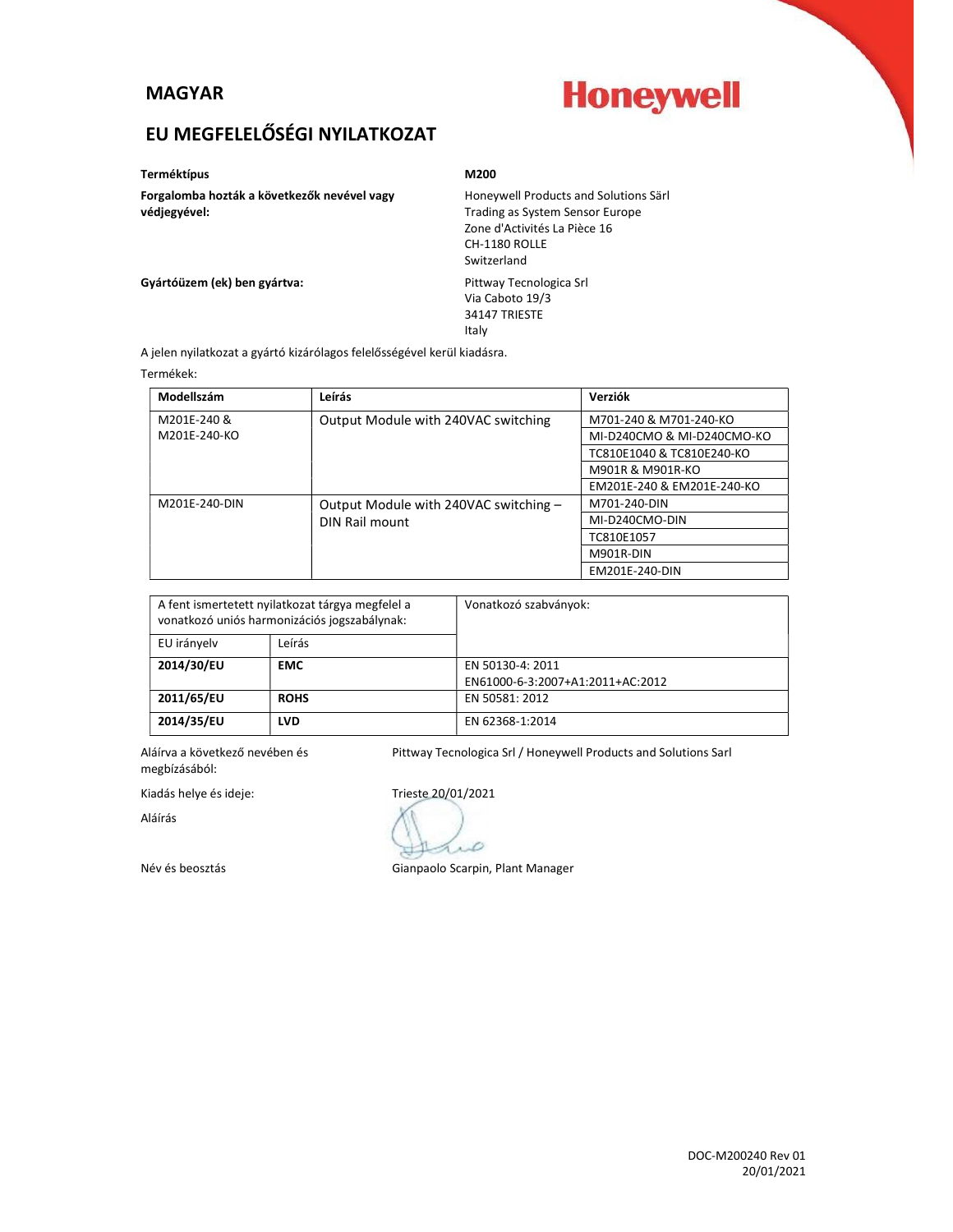#### **NEDERLANDS**

# **Honeywell**

## CONFORMTEITSVERKLARING EU

Type product and a material material of the M200 M200

Op de markt gebracht onder de naam of het handelsmerk van:

Honeywell Products and Solutions Särl Trading as System Sensor Europe Zone d'Activités La Pièce 16 CH-1180 ROLLE Switzerland

Geproduceerd in de fabriek (en): entity and the Pittway Tecnologica Srl

Via Caboto 19/3 34147 TRIESTE Italy

Deze verklaring wordt afgegeven onder de volledige verantwoordelijkheid van de fabrikant.

#### Producten:

| Modelnr.      | <b>Beschrijving</b>                   | Varianten                  |
|---------------|---------------------------------------|----------------------------|
| M201E-240 &   | Output Module with 240VAC switching   | M701-240 & M701-240-KO     |
| M201E-240-KO  |                                       | MI-D240CMO & MI-D240CMO-KO |
|               |                                       | TC810E1040 & TC810E240-KO  |
|               |                                       | M901R & M901R-KO           |
|               |                                       | EM201E-240 & EM201E-240-KO |
| M201E-240-DIN | Output Module with 240VAC switching - | M701-240-DIN               |
|               | DIN Rail mount                        | MI-D240CMO-DIN             |
|               |                                       | TC810E1057                 |
|               |                                       | M901R-DIN                  |
|               |                                       | EM201E-240-DIN             |

| beschreven, is conform de relevante Unie<br>harmonisatiewetgeving: | Het doel van de verklaring, zoals hierboven | Relevante normen:                |
|--------------------------------------------------------------------|---------------------------------------------|----------------------------------|
| EU-richtlijn                                                       | Beschrijving                                |                                  |
| 2014/30/EU                                                         | <b>EMC</b>                                  | EN 50130-4: 2011                 |
|                                                                    |                                             | EN61000-6-3:2007+A1:2011+AC:2012 |
| 2011/65/EU                                                         | <b>ROHS</b>                                 | EN 50581: 2012                   |
| 2014/35/EU                                                         | <b>LVD</b>                                  | EN 62368-1:2014                  |

Ondertekend voor en namens : Pittway Tecnologica Srl / Honeywell Products and Solutions Sarl

Plaats en datum van afgifte: Trieste 20/01/2021

Handtekening

D

Naam, Functie Gianpaolo Scarpin, Plant Manager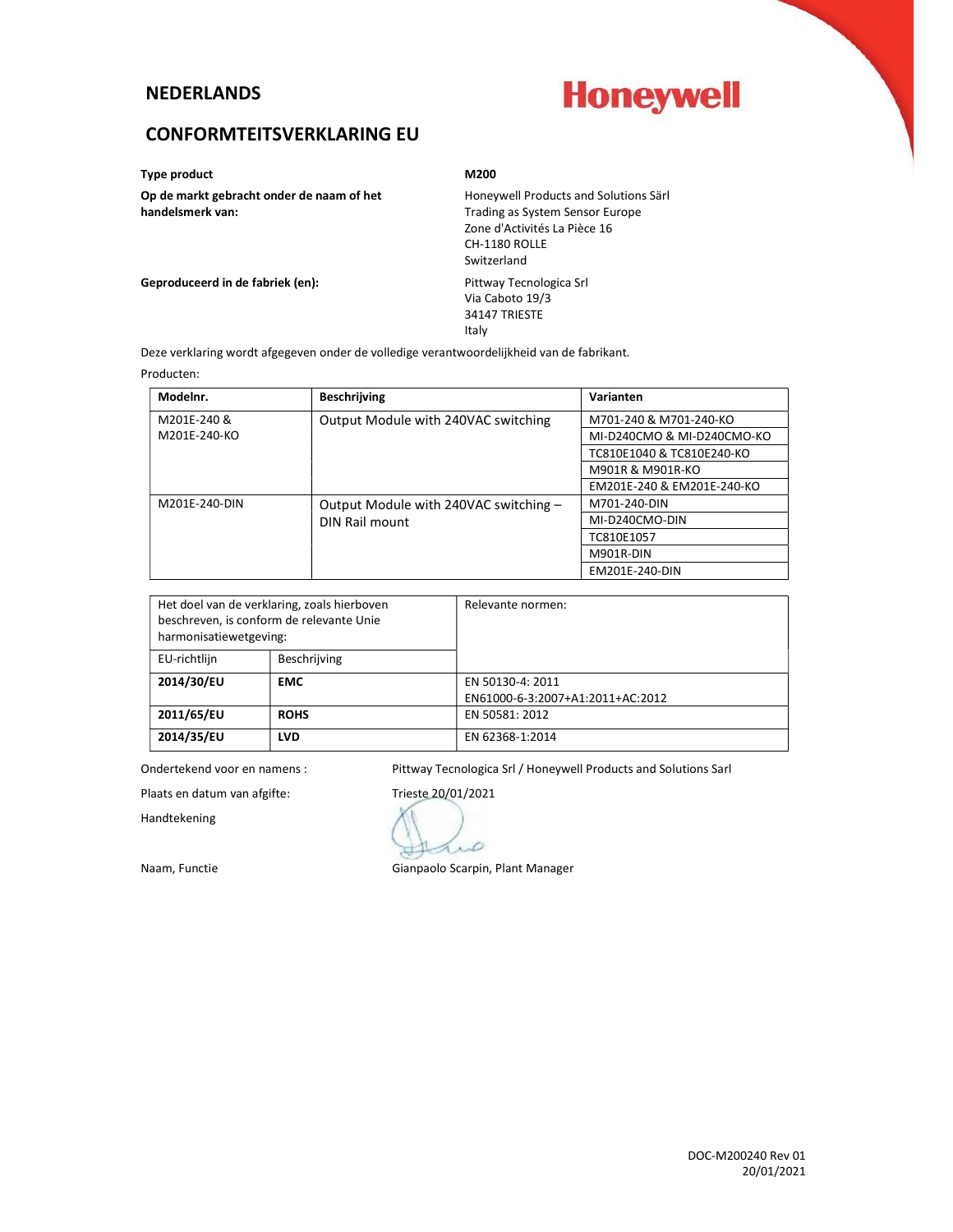### POLSKI



## DEKLARACJA ZGODNOŚCI UE

#### Typ produktu M200

Wprowadzony do obrotu pod nazwą lub znakiem towarowym:

Honeywell Products and Solutions Särl Trading as System Sensor Europe Zone d'Activités La Pièce 16 CH-1180 ROLLE Switzerland

Wyprodukowane w zakładzie produkcyjnym: Pittway Tecnologica Srl

Via Caboto 19/3 34147 TRIESTE Italy

Niniejsza deklaracja została sporządzona na wyłączną odpowiedzialność producenta.

#### Produkty:

| Nr modelu     | <b>Opis</b>                           | Wersje                     |
|---------------|---------------------------------------|----------------------------|
| M201E-240 &   | Output Module with 240VAC switching   | M701-240 & M701-240-KO     |
| M201E-240-KO  |                                       | MI-D240CMO & MI-D240CMO-KO |
|               |                                       | TC810E1040 & TC810E240-KO  |
|               |                                       | M901R & M901R-KO           |
|               |                                       | EM201E-240 & EM201E-240-KO |
| M201E-240-DIN | Output Module with 240VAC switching - | M701-240-DIN               |
|               | DIN Rail mount                        | MI-D240CMO-DIN             |
|               |                                       | TC810E1057                 |
|               |                                       | M901R-DIN                  |
|               |                                       | EM201E-240-DIN             |

| harmonizacyjnego: | Opisany wyżej przedmiot deklaracji jest zgodny z<br>odpowiednimi przepisami unijnego prawodawstwa | Majace zastosowanie normy:       |
|-------------------|---------------------------------------------------------------------------------------------------|----------------------------------|
| Dyrektywa UE      | Opis                                                                                              |                                  |
| 2014/30/EU        | <b>EMC</b>                                                                                        | EN 50130-4: 2011                 |
|                   |                                                                                                   | EN61000-6-3:2007+A1:2011+AC:2012 |
| 2011/65/EU        | <b>ROHS</b>                                                                                       | EN 50581: 2012                   |
| 2014/35/EU        | <b>LVD</b>                                                                                        | EN 62368-1:2014                  |

Podpisano w imieniu i na zlecenie: Pittway Tecnologica Srl / Honeywell Products and Solutions Sarl

Podpis

Miejsce i data wystawienia: Trieste 20/01/2021 D

Nazwisko i funkcja Gianpaolo Scarpin, Plant Manager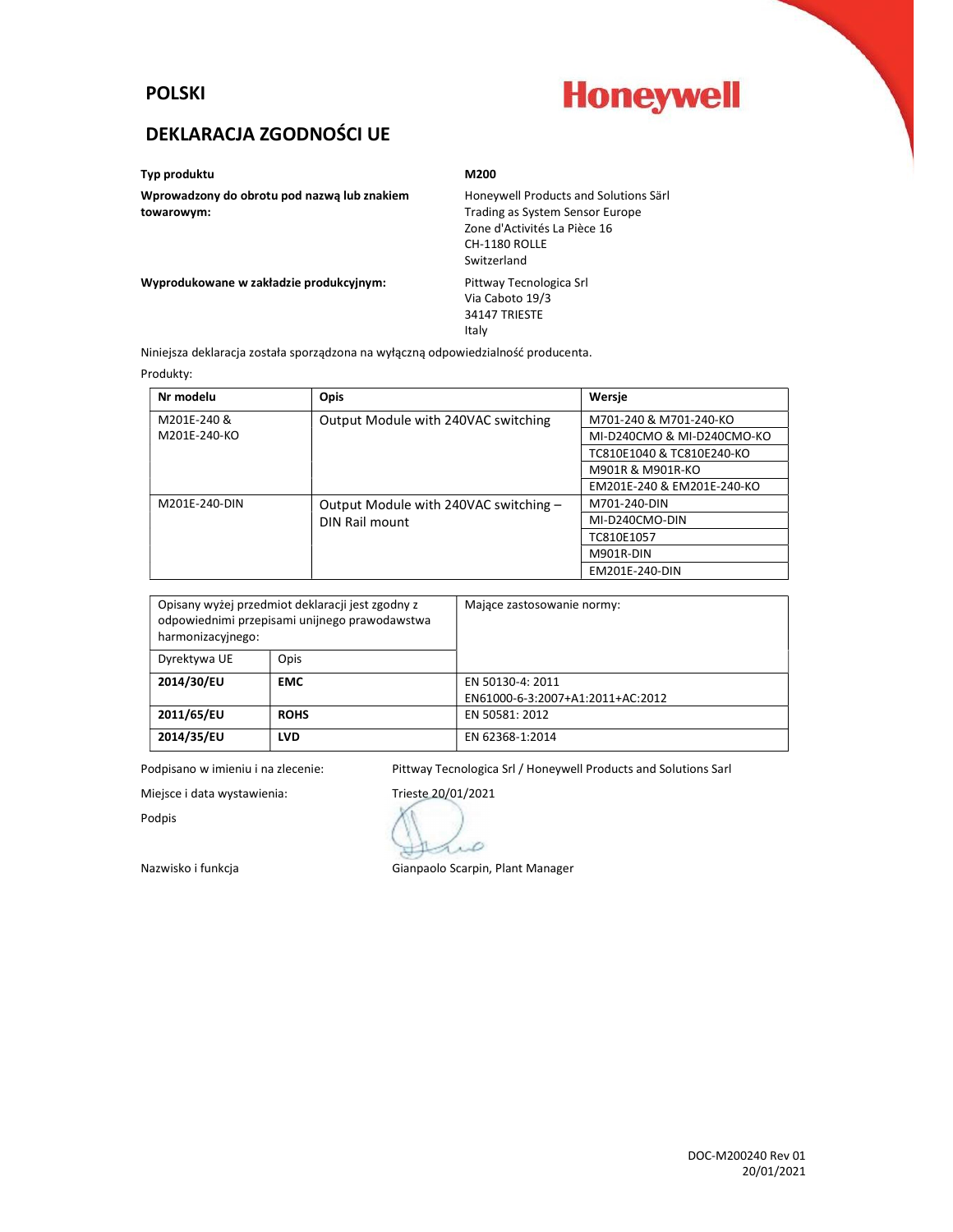# PORTUGÊS

# **Honeywell**

# DECLARAÇÃO DE CONFORMIDADE DA UE

| Tipo de Produto                                          | M200                                                                     |
|----------------------------------------------------------|--------------------------------------------------------------------------|
| Colocado no mercado com o nome ou marca comercial<br>de: | Honeywell Products and Solutions Särl<br>Trading as System Sensor Europe |
|                                                          | Zone d'Activités La Pièce 16<br>CH-1180 ROLLE<br>Switzerland             |
| Produzido na (s) fábrica (s):                            | Pittway Tecnologica Srl<br>Via Caboto 19/3<br>34147 TRIESTE              |

Esta declaração é emitida sob a exclusiva responsabilidade do fabricante.

#### Produtos:

| N.º Modelo    | Descrição                             | <b>Variantes</b>           |
|---------------|---------------------------------------|----------------------------|
| M201E-240 &   | Output Module with 240VAC switching   | M701-240 & M701-240-KO     |
| M201E-240-KO  |                                       | MI-D240CMO & MI-D240CMO-KO |
|               |                                       | TC810E1040 & TC810E240-KO  |
|               |                                       | M901R & M901R-KO           |
|               |                                       | EM201E-240 & EM201E-240-KO |
| M201E-240-DIN | Output Module with 240VAC switching - | M701-240-DIN               |
|               | DIN Rail mount                        | MI-D240CMO-DIN             |
|               |                                       | TC810E1057                 |
|               |                                       | M901R-DIN                  |
|               |                                       | EM201E-240-DIN             |

Italy

| de harmonização da União Europeia: | O objeto da declaração acima descrita está em<br>conformidade com a legislação pertinente em matéria | Normas Relevantes:               |
|------------------------------------|------------------------------------------------------------------------------------------------------|----------------------------------|
| Diretiva da UE                     | Descrição                                                                                            |                                  |
| 2014/30/EU                         | <b>EMC</b>                                                                                           | EN 50130-4: 2011                 |
|                                    |                                                                                                      | EN61000-6-3:2007+A1:2011+AC:2012 |
| 2011/65/EU                         | <b>ROHS</b>                                                                                          | EN 50581: 2012                   |
| 2014/35/EU                         | <b>LVD</b>                                                                                           | EN 62368-1:2014                  |

Assinada por e em nome de : Pittway Tecnologica Srl / Honeywell Products and Solutions Sarl

Assinatura

Local e data de emissão: Trieste 20/01/2021 D

Nome e função **Gianpaolo Scarpin, Plant Manager**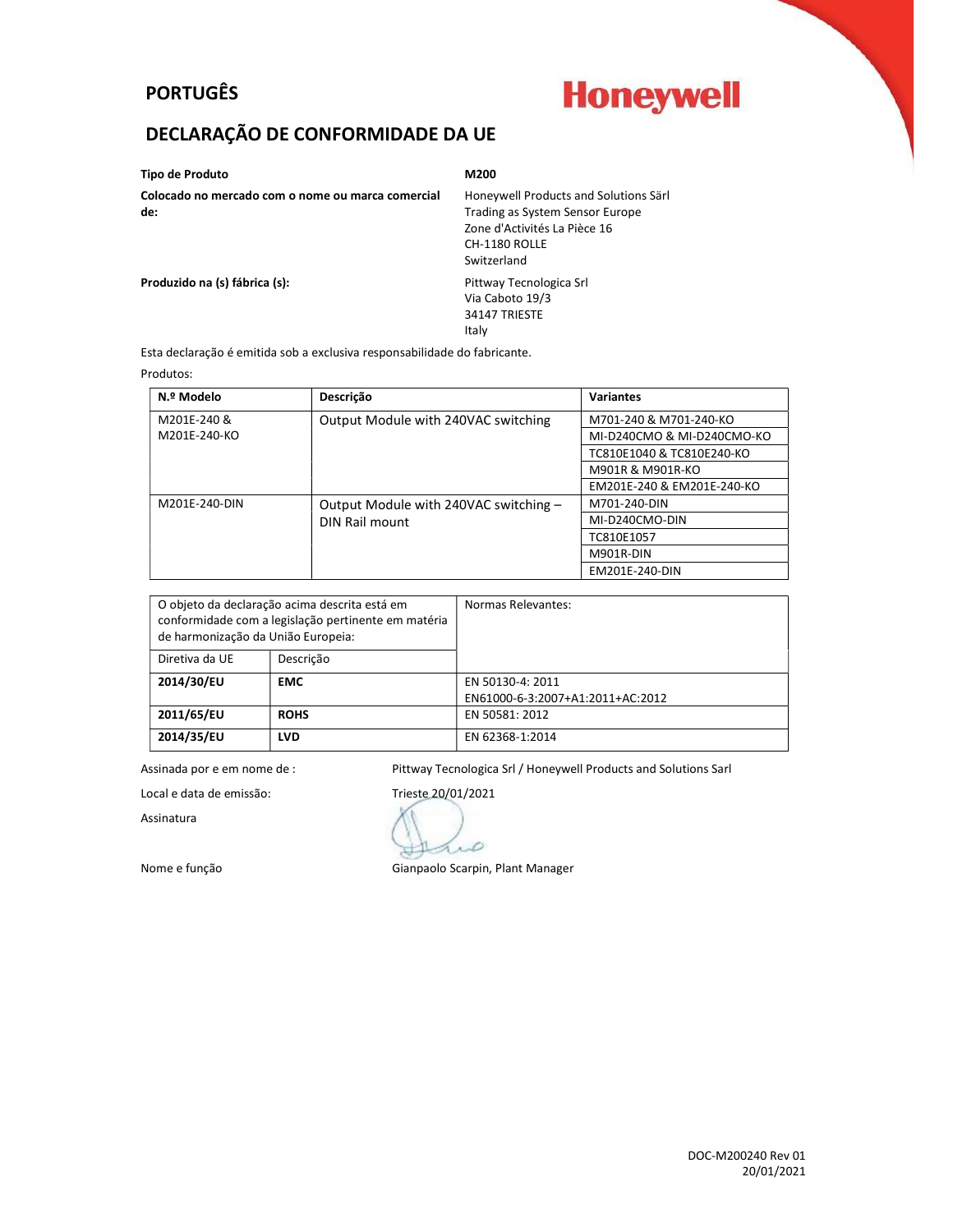# ROMÂNĂ

# **Honeywell**

## DECLARAȚIE DE CONFORMITATE UE

Tipul produsului M200

Introducere pe piață sub denumirea sau marca comercială a:

Honeywell Products and Solutions Särl Trading as System Sensor Europe Zone d'Activités La Pièce 16 CH-1180 ROLLE Switzerland

Produs în uzina (fabricile) de fabricație: Pittway Tecnologica Srl

Via Caboto 19/3 34147 TRIESTE Italy

Această declaraţie este emisă pe răspunderea exclusivă a producătorului.

#### Produse:

| Nr. Model     | <b>Descriere</b>                      | Variante                   |
|---------------|---------------------------------------|----------------------------|
| M201E-240 &   | Output Module with 240VAC switching   | M701-240 & M701-240-KO     |
| M201E-240-KO  |                                       | MI-D240CMO & MI-D240CMO-KO |
|               |                                       | TC810E1040 & TC810E240-KO  |
|               |                                       | M901R & M901R-KO           |
|               |                                       | EM201E-240 & EM201E-240-KO |
| M201E-240-DIN | Output Module with 240VAC switching - | M701-240-DIN               |
|               | DIN Rail mount                        | MI-D240CMO-DIN             |
|               |                                       | TC810E1057                 |
|               |                                       | M901R-DIN                  |
|               |                                       | EM201E-240-DIN             |

| Obiectul declaratiei descrise mai sus este în<br>conformitate cu legislația armonizată relevantă a<br>Uniunii: |             | Standarde relevante:             |
|----------------------------------------------------------------------------------------------------------------|-------------|----------------------------------|
| Directiva UE                                                                                                   | Descriere   |                                  |
| 2014/30/EU                                                                                                     | <b>EMC</b>  | EN 50130-4: 2011                 |
|                                                                                                                |             | EN61000-6-3:2007+A1:2011+AC:2012 |
| 2011/65/EU                                                                                                     | <b>ROHS</b> | EN 50581: 2012                   |
| 2014/35/EU                                                                                                     | <b>LVD</b>  | EN 62368-1:2014                  |

Semnat pentru și în numele: Pittway Tecnologica Srl / Honeywell Products and Solutions Sarl

semnătură

Locul și data emiterii: Trieste 20/01/2021 Ď

Numele și funcția Gianpaolo Scarpin, Plant Manager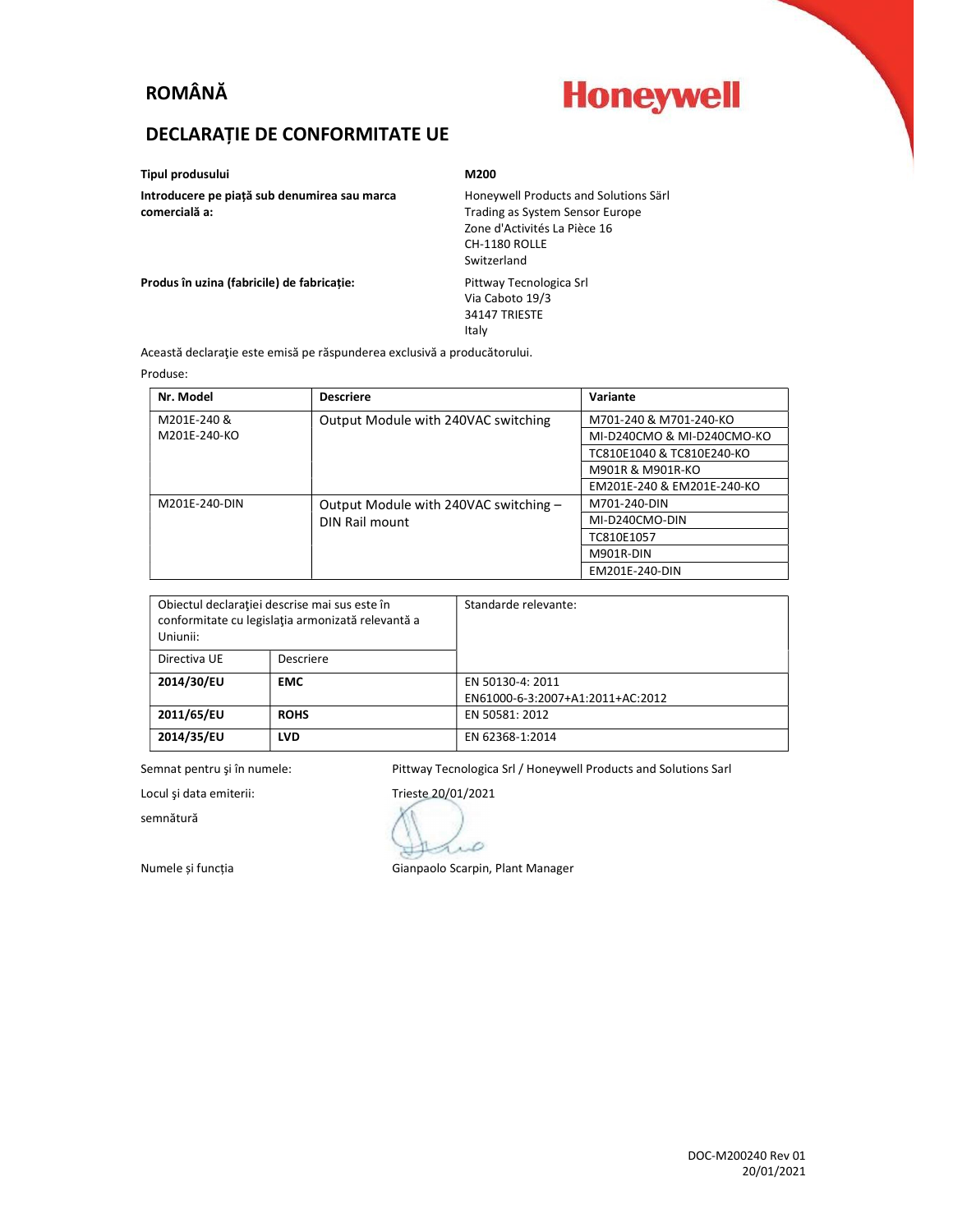## SLOVENŠČINA



### IZJAVA ES O SKLADNOSTI

Tip proizvoda M200

#### Dani na trg pod imenom ali blagovno znamko: Honeywell Products and Solutions Särl

## Trading as System Sensor Europe Zone d'Activités La Pièce 16 CH-1180 ROLLE Switzerland

Proizvedeno v proizvodnih obratih: Pittway Tecnologica Srl

Via Caboto 19/3 34147 TRIESTE Italy

Za izdajo te izjave je odgovoren izključno proizvajalec.

Izdelki:

| Št. Modela    | <b>Opis</b>                           | Različice                  |
|---------------|---------------------------------------|----------------------------|
| M201E-240 &   | Output Module with 240VAC switching   | M701-240 & M701-240-KO     |
| M201E-240-KO  |                                       | MI-D240CMO & MI-D240CMO-KO |
|               |                                       | TC810E1040 & TC810E240-KO  |
|               |                                       | M901R & M901R-KO           |
|               |                                       | EM201E-240 & EM201E-240-KO |
| M201E-240-DIN | Output Module with 240VAC switching - | M701-240-DIN               |
|               | DIN Rail mount                        | MI-D240CMO-DIN             |
|               |                                       | TC810E1057                 |
|               |                                       | M901R-DIN                  |
|               |                                       | EM201E-240-DIN             |

| Predmet zgoraj opisane izjave je skladnost z ustrezno<br>usklajevalno zakonodajo Unije: |             | Ustrezni standardi:              |
|-----------------------------------------------------------------------------------------|-------------|----------------------------------|
| Direktiva EU                                                                            | Opis        |                                  |
| 2014/30/EU                                                                              | <b>EMC</b>  | EN 50130-4: 2011                 |
|                                                                                         |             | EN61000-6-3:2007+A1:2011+AC:2012 |
| 2011/65/EU                                                                              | <b>ROHS</b> | EN 50581: 2012                   |
| 2014/35/EU                                                                              | LVD         | EN 62368-1:2014                  |

Podpisal za in v imenu proizvajalca: Pittway Tecnologica Srl / Honeywell Products and Solutions Sarl

Podpis

Kraj in datum izdaje: Trieste 20/01/2021

D

Ime in funkcija Gianpaolo Scarpin, Plant Manager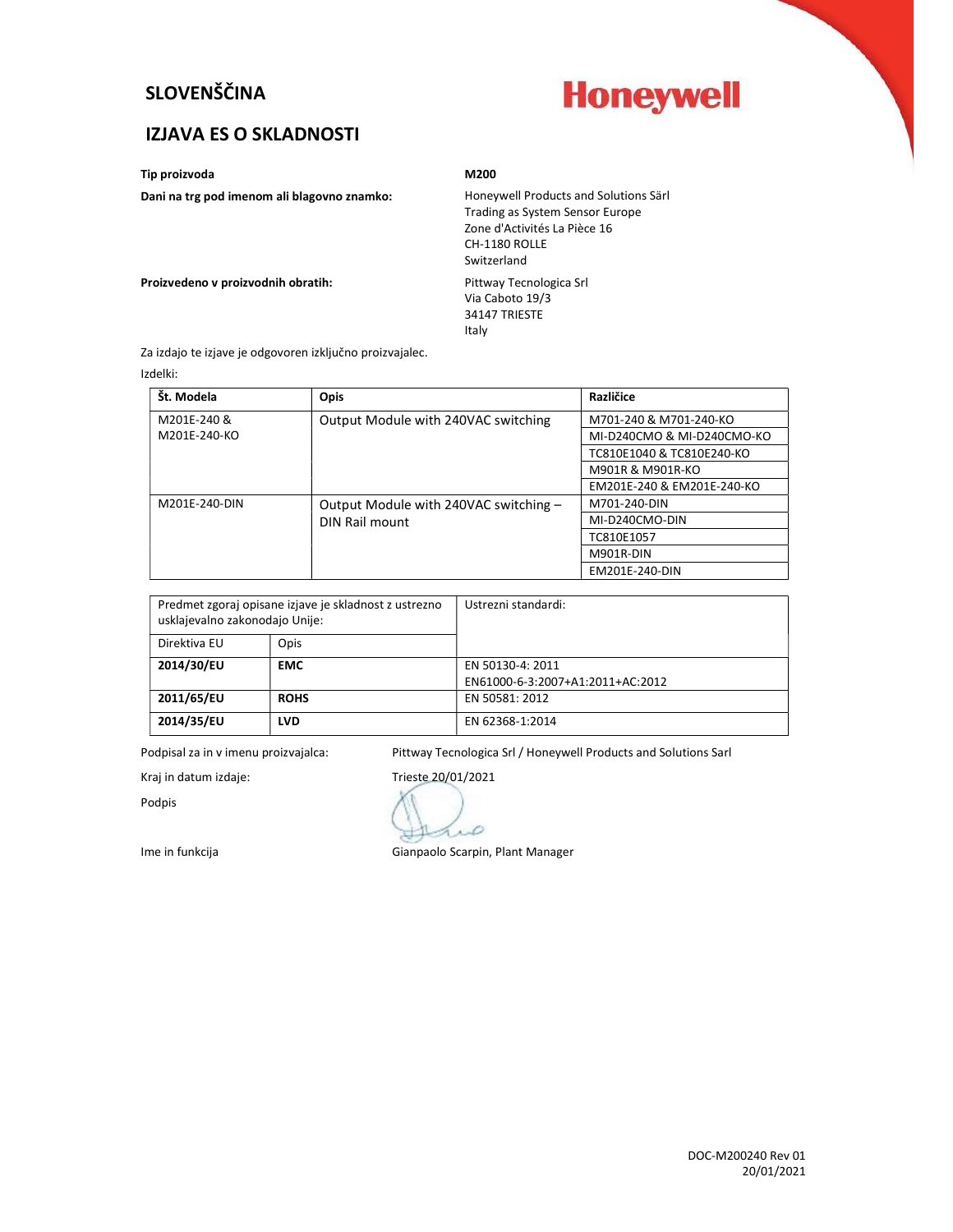### SLOVENSKY



# VYHLÁSEMIE O ZHODE EÚ

| Umiestnené na trh pod menom alebo ochrannou<br>známkou: | M200                                  |  |
|---------------------------------------------------------|---------------------------------------|--|
| Vyrobené vo výrobných závodoch                          | Honeywell Products and Solutions Särl |  |
|                                                         | Trading as System Sensor Europe       |  |
|                                                         | Zone d'Activités La Pièce 16          |  |
|                                                         | CH-1180 ROLLE                         |  |
|                                                         | Switzerland                           |  |
| Vyrobené:                                               | Pittway Tecnologica Srl               |  |
|                                                         | Via Caboto 19/3                       |  |
|                                                         | 34147 TRIESTE                         |  |
|                                                         | Italy                                 |  |

Toto vyhlásenie o zhode sa vydáva na výhradnú zodpovednosť výrobcu.

Produkty:

| Číslo modelu  | <b>Popis</b>                          | Varianty                   |
|---------------|---------------------------------------|----------------------------|
| M201E-240 &   | Output Module with 240VAC switching   | M701-240 & M701-240-KO     |
| M201E-240-KO  |                                       | MI-D240CMO & MI-D240CMO-KO |
|               |                                       | TC810E1040 & TC810E240-KO  |
|               |                                       | M901R & M901R-KO           |
|               |                                       | EM201E-240 & EM201E-240-KO |
| M201E-240-DIN | Output Module with 240VAC switching - | M701-240-DIN               |
|               | DIN Rail mount                        | MI-D240CMO-DIN             |
|               |                                       | TC810E1057                 |
|               |                                       | M901R-DIN                  |
|               |                                       | EM201E-240-DIN             |

| Uvedený predmet vyhlásenia je v zhode s príslušnými<br>harmonizačnými právnymi predpismi Európskej únie: |             | Príslušné normy:                 |
|----------------------------------------------------------------------------------------------------------|-------------|----------------------------------|
| Smernica EÚ                                                                                              | Popis       |                                  |
| 2014/30/EU                                                                                               | <b>EMC</b>  | EN 50130-4: 2011                 |
|                                                                                                          |             | EN61000-6-3:2007+A1:2011+AC:2012 |
| 2011/65/EU                                                                                               | <b>ROHS</b> | EN 50581: 2012                   |
| 2014/35/EU                                                                                               | <b>LVD</b>  | EN 62368-1:2014                  |

Podpísané za a v mene spoločnosti: Pittway Tecnologica Srl / Honeywell Products and Solutions Sarl

Podpis

Miesto a dátum vydania: Trieste 20/01/2021 aro

Názov a funkcia Gianpaolo Scarpin, Plant Manager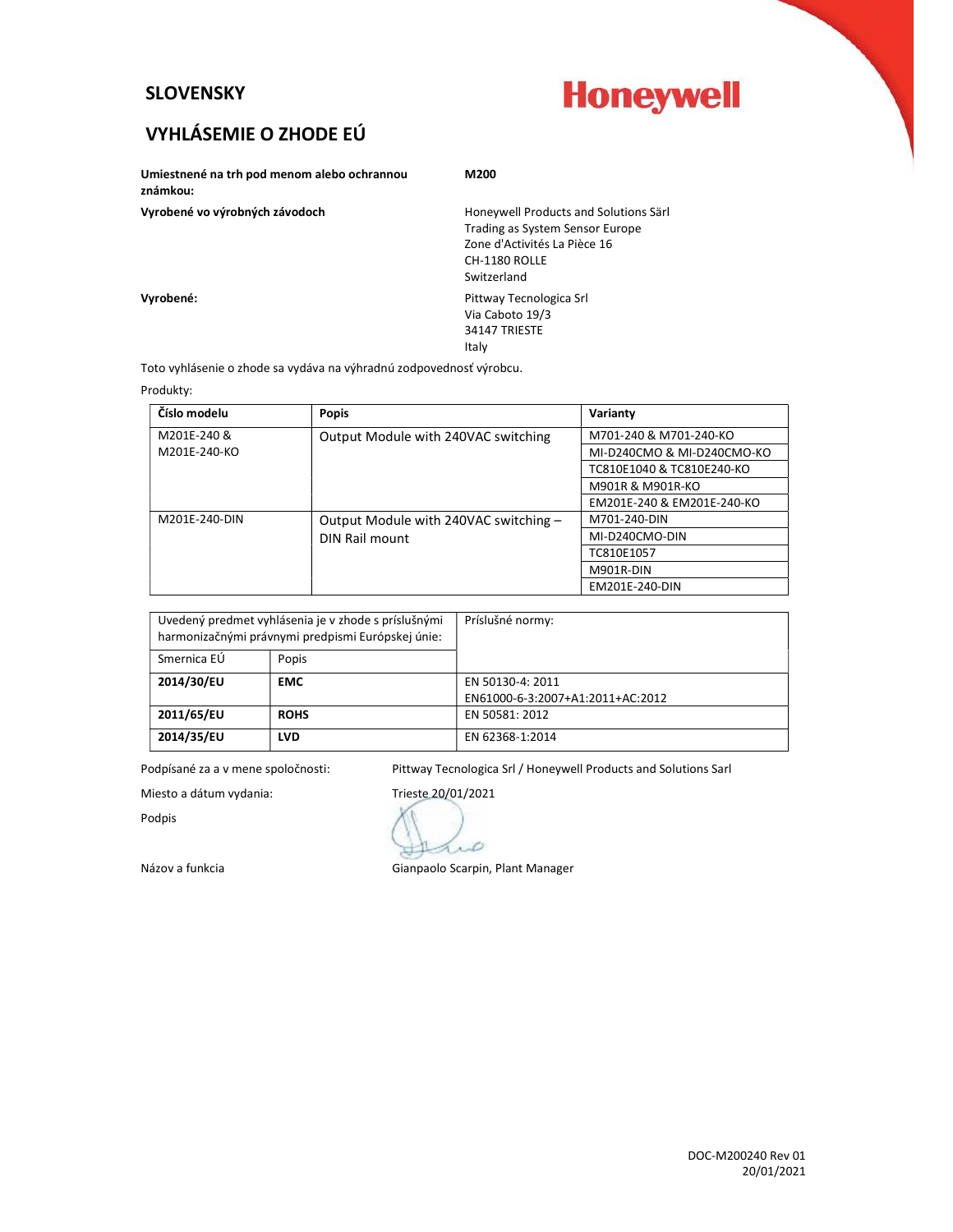#### SUOMI

# **Honeywell**

### EY-VAATIMUSTENMUKAISUUSVAKUUTUS

Tuotetyyppi **M200** 

Saatu markkinoille seuraavalla nimellä tai tavaramerkillä:

Honeywell Products and Solutions Särl Trading as System Sensor Europe Zone d'Activités La Pièce 16 CH-1180 ROLLE Switzerland

Tuotettu tuotantolaitoksessa: varianteessa: Pittway Tecnologica Srl

Via Caboto 19/3 34147 TRIESTE Italy

Tämä ilmoitus annetaan yksinomaan valmistajan vastuulla.

#### Tuotteet:

| Mallinumero   | <b>Kuvaus</b>                         | Versiot                    |
|---------------|---------------------------------------|----------------------------|
| M201E-240 &   | Output Module with 240VAC switching   | M701-240 & M701-240-KO     |
| M201E-240-KO  |                                       | MI-D240CMO & MI-D240CMO-KO |
|               |                                       | TC810E1040 & TC810E240-KO  |
|               |                                       | M901R & M901R-KO           |
|               |                                       | EM201E-240 & EM201E-240-KO |
| M201E-240-DIN | Output Module with 240VAC switching - | M701-240-DIN               |
|               | DIN Rail mount                        | MI-D240CMO-DIN             |
|               |                                       | TC810E1057                 |
|               |                                       | M901R-DIN                  |
|               |                                       | EM201E-240-DIN             |

| Edellä kuvatun ilmoituksen tarkoitus on asiaa<br>koskevan Euroopan unionin<br>yhdenmukaistamislainsäädännön mukainen: |             | Asiaankuuluvat standardit:       |
|-----------------------------------------------------------------------------------------------------------------------|-------------|----------------------------------|
| EU-direktiivi                                                                                                         | Kuvaus      |                                  |
| 2014/30/EU                                                                                                            | <b>EMC</b>  | EN 50130-4: 2011                 |
|                                                                                                                       |             | EN61000-6-3:2007+A1:2011+AC:2012 |
| 2011/65/EU                                                                                                            | <b>ROHS</b> | EN 50581: 2012                   |
| 2014/35/EU                                                                                                            | <b>LVD</b>  | EN 62368-1:2014                  |

Allekirjoitettu seuraavan tahon puolesta: Pittway Tecnologica Srl / Honeywell Products and Solutions Sarl

Julkaisun paikka ja päivämäärä: Trieste 20/01/2021

Allekirjoitus

D

Nimi ja tehtävä Gianpaolo Scarpin, Plant Manager